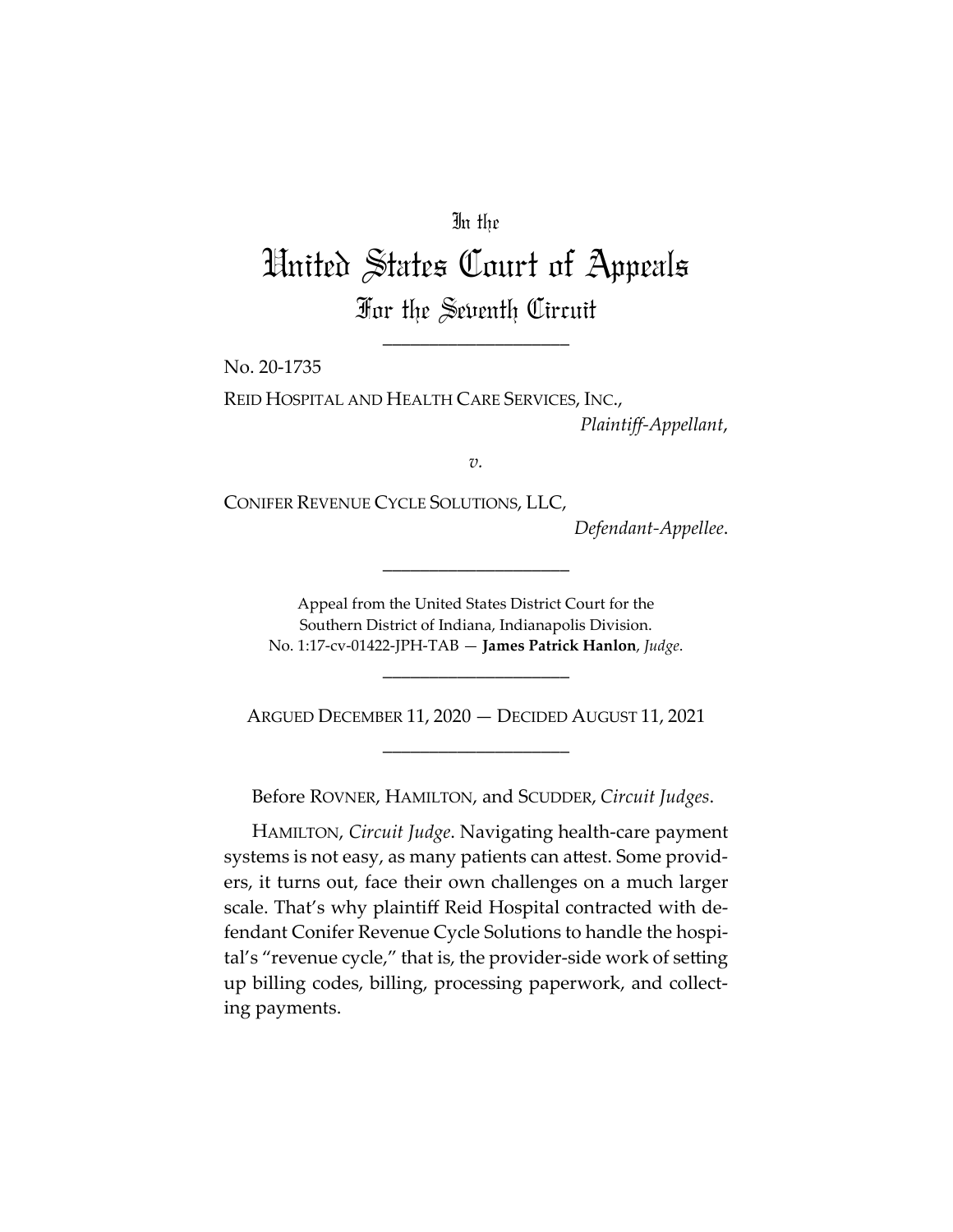According to the hospital, Conifer mismanaged the revenue cycle and failed to meet its contractual obligations in a wrongful attempt to cut Conifer's own staff costs. The hospital sued for breach of contract. Conifer moved for summary judgment, arguing that even if it breached the contract, the hospital cannot recover lost-revenue damages because the contract does not allow for "consequential" damages. The district court agreed and granted summary judgment to Conifer.

We reverse and remand. Given the way Conifer framed its motion for summary judgment, we must assume that it breached the contract substantially and on a large scale. Even if lost revenue is often considered consequential, *this* contract was a contract *for revenue collection services*. The parties' contract did not define *all* lost revenue as an indirect result of any breach. Lost revenue would have been the direct and expected result of Conifer's failures to collect and process that revenue as required under the contract. The text and overall context of this complex multimillion-dollar contract for specialized services made clear that the parties did not intend to insulate Conifer entirely from damages for its breaches. Conifer also offers some alternative arguments for affirmance, but they are rife with disputed issues of fact that are inappropriate for summary judgment.

#### I. *Factual and Procedural Background*

"We review a district court's summary judgment ruling de novo and consider the facts and draw all inferences in the light most favorable to the nonmoving party." *Henry v. Hulett*, 969 F.3d 769, 776 (7th Cir. 2020) (en banc). We do not vouch for the objective truth of every fact that we must assume to be true for purposes of the appeal. *Brunson v. Murray*, 843 F.3d 698, 701 (7th Cir. 2016).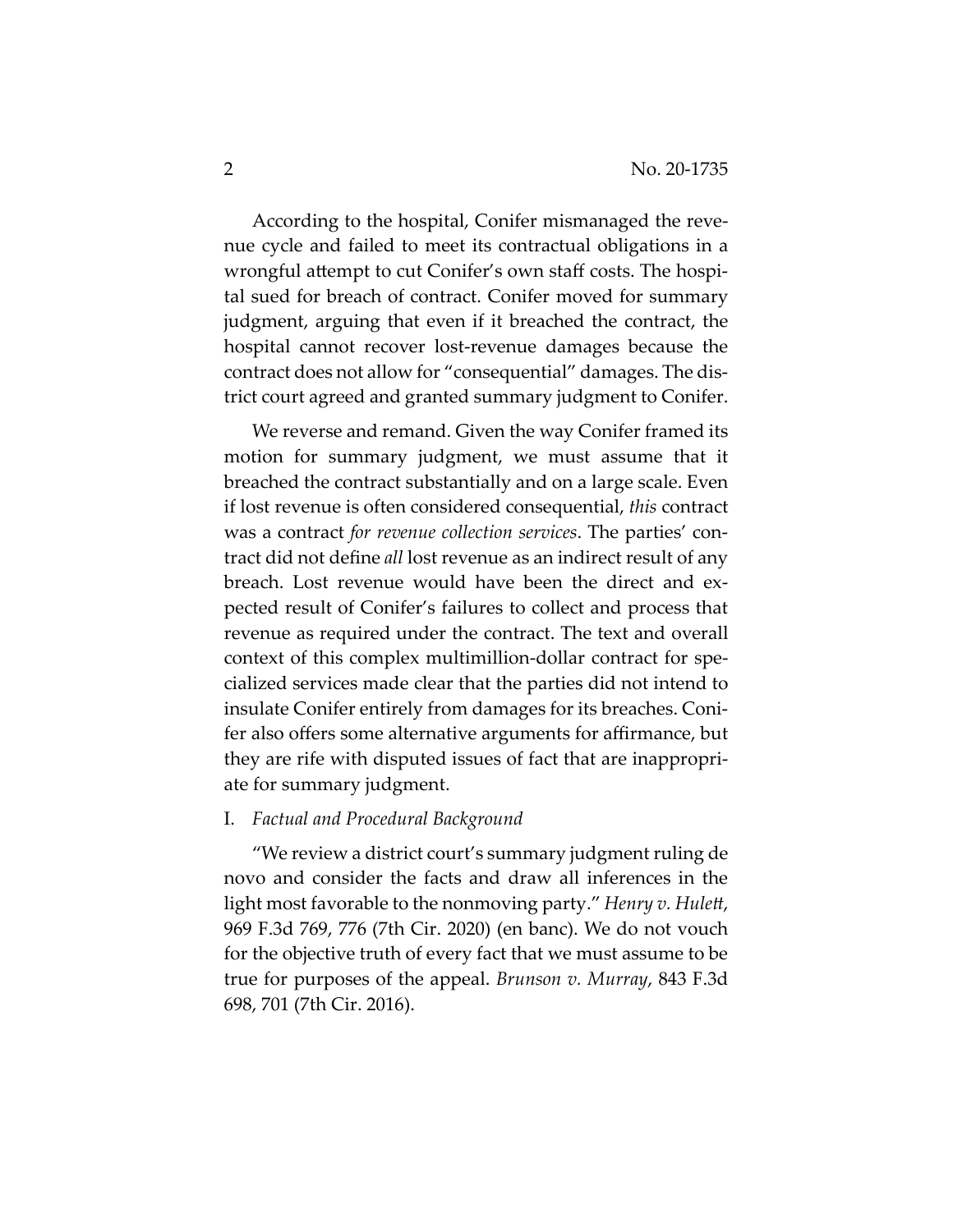Defendant Conifer Revenue Cycle Solutions is a healthcare revenue cycle management contractor. It prepares, issues, and collects payment for health-care bills. Its responsibilities include extensive work both before and after billing, including managing the behind-the-scenes aspects of patients' health-care, from pre-registering patients so that their medical billing information can be processed quickly to reviewing and approving documentation upon release. Hospitals and such contractors must navigate the ever-changing web of medical billing codes and reimbursement rates for multiple third-party payors, from federal and state governments to large and small insurers and health maintenance organizations. And they do the vital tasks of collecting, processing, and transmitting payments for health-care services.

After years of managing its own billing and collections, plaintiff Reid Hospital decided that this complex and specialized work should be outsourced. It felt that it was leaving money on the table by not managing the revenue cycle efficiently. So it turned that work over to Dell Marketing L.P., also a revenue cycle management contractor.

Their contract ran 80 pages and included several appendices and exhibits to those appendices. The parties agreed that both sides' damages in a breach of contract action would be limited. Here's the language at the center of this appeal:

> Except with respect to claims resulting from the willful misconduct of Dell [or] its employees and agents … but with respect to all other claims, actions and causes of action arising out of, under or in connection with this Agreement … whether or not such damages are foreseen, neither Party will be liable for, any amounts for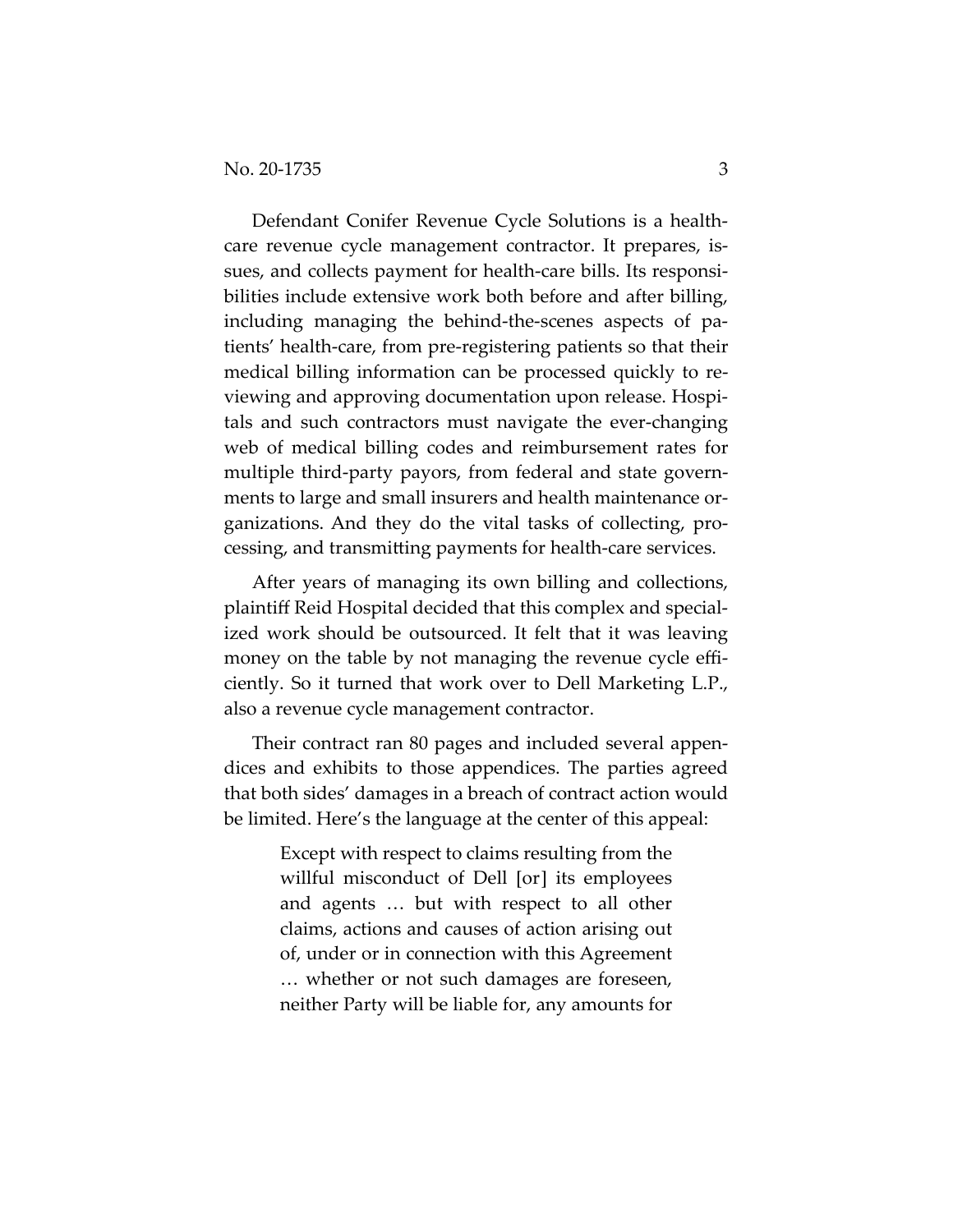indirect, incidental, special, consequential (including without limitation lost profits, lost revenue, or damages for the loss of data) or punitive damages of the other Party or any third parties.

§ 14.1(B). Likewise, in the absence of willful misconduct or gross negligence by the contractor, Reid Hospital's direct damages are capped at the amount it has paid under the contract. § 14.1(C).

Dell recognized that Reid Hospital's revenue management needed extensive up-front investments to improve revenue collection down the line. Dell planned to invest resources up front, expecting profits further down the road. Dell's plan never took root, though, because it sold much of its revenue management portfolio to Conifer in 2012 while Dell was still losing money on the Reid Hospital contract. Conifer took over the revenue operations contract at the hospital as the assignee of Dell.

According to the hospital's evidence, Conifer immediately began cutting corners on this contract by reducing staff to a bare-bones crew and neglecting many of the duties for which they were responsible. Conifer employees found themselves overworked and in over their heads. Beyond Conifer's general inability to collect and process revenue properly with a skeletal crew, Reid Hospital claims there was a general slowdown throughout the revenue-management cycle. For example, Conifer's failure to update medical insurance charge descriptors meant that patients were later underbilled. At the other end of patient care, Conifer was slow in processing patients' discharge forms, leading to longer hospital stays that third-party payors refused to reimburse fully.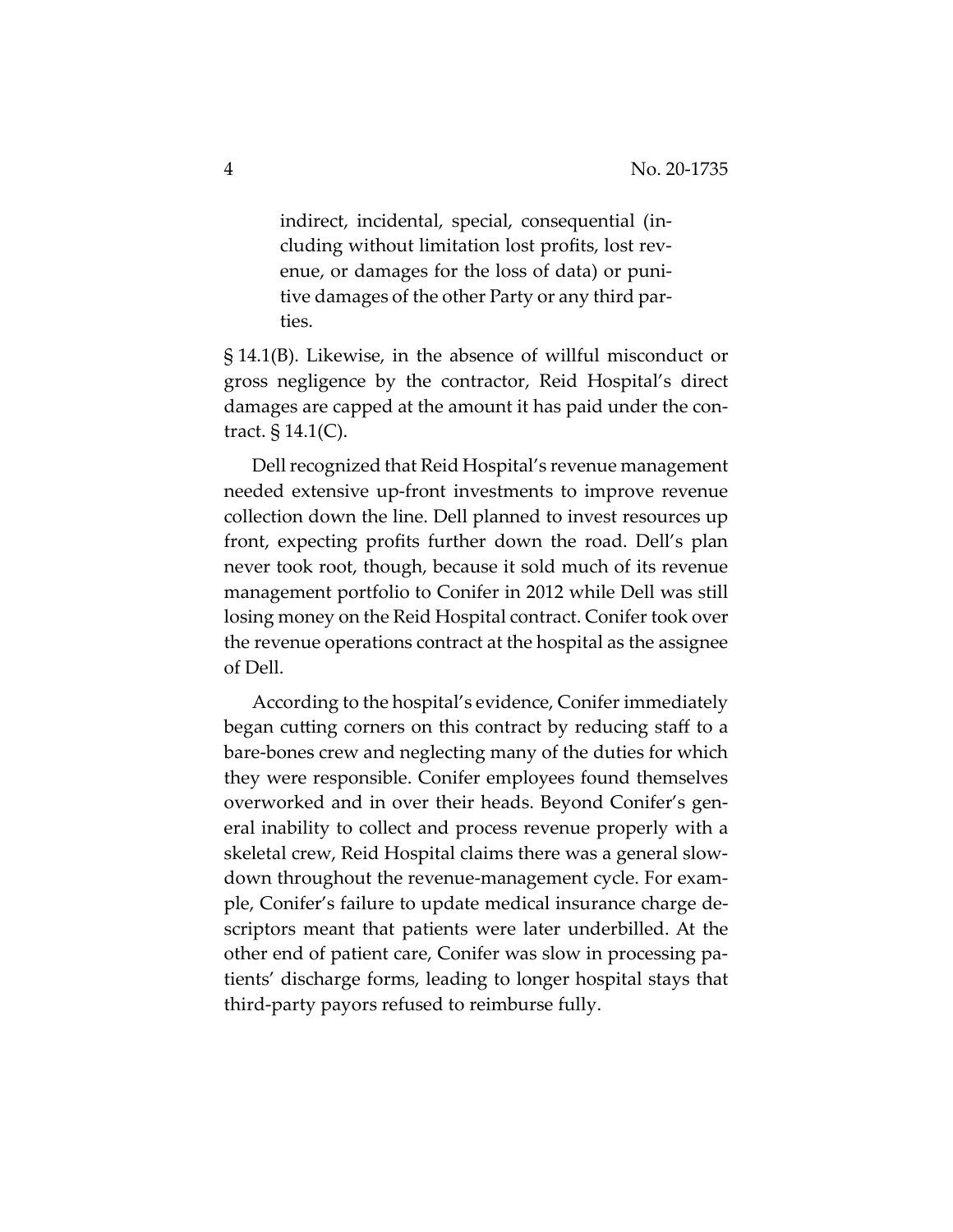After two years of this, Conifer asked the hospital to renegotiate the contract, claiming that it was still losing money and needed more favorable terms. The hospital refused and opted to bring its revenue operation back in-house. The hospital hired another consultant to assist the transition, and that contractor found what we must assume were several significant errors in Conifer's work.

Reid Hospital then filed this suit against Conifer for breach of contract, claiming that Conifer's poor performance caused the hospital to lose tens of millions of dollars in revenue it should have collected. On cross-motions for summary judgment, the district court granted summary judgment to Conifer. The court read this contract as defining all claims for lost revenue as claims for "consequential damages," thus barring recovery absent "willful misconduct." The court further concluded that there was no evidence of willful misconduct because Conifer showed that its decisions to cut costs were motivated by a desire to save its own money, not malice toward the hospital. Accordingly, the district court did not reach Conifer's alternative arguments that the hospital could not demonstrate that it had been damaged at all or that any purported damages were caused by its hypothetical breaches of contract. The court also denied as moot the hospital's motion for partial summary judgment on the issue of breach.

#### II. *Analysis*

We review a district court's summary judgment ruling de novo, giving the non-moving party the benefit of conflicting evidence and reasonable inferences from the evidence. *Vesey v. Envoy Air, Inc.*, 999 F.3d 456, 459 (7th Cir. 2021). Summary judgment is appropriate when "there is no genuine dispute as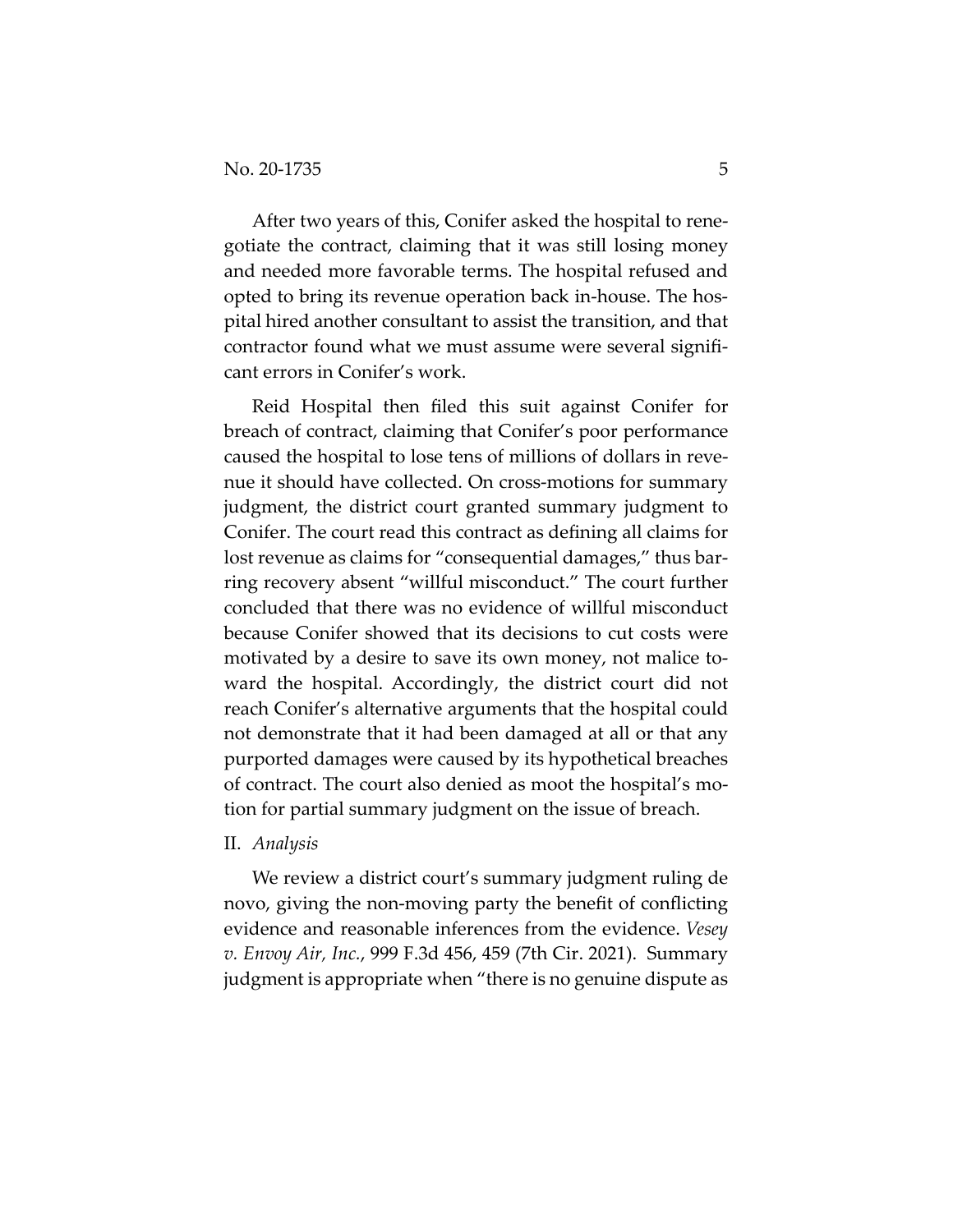to any material fact and the movant is entitled to judgment as a matter of law." Fed. R. Civ. P. 56(a).

The essential elements of a breach-of-contract claim are  $''(1)$  a valid and binding contract; (2) performance by the complaining party; (3) non-performance or defective performance by the defendant; and (4) damages arising from defendant's breach." *Karma International, LLC v. Indianapolis Motor Speedway, LLC*, 938 F.3d 921, 926 (7th Cir. 2019), quoting *U.S. Research Consultants, Inc. v. County of Lake*, 89 N.E.3d 1076, 1086 (Ind. App. 2017). Conifer's motion assumes that it breached the parties' contract.

Businesses are of course entitled to use a contract to establish a custom-tailored set of rights, obligations, remedies, and procedures for resolving disputes. See, e.g., *Sterling National Bank v. Block*, 984 F.3d 1210, 1213–14 (7th Cir. 2021) (under Illinois law, applying "elaborate" terms of parties' stock purchase agreement); *Indiana v. IBM*, 51 N.E.3d 150, 160 (Ind. 2016) (*IBM I*) (parties may displace common-law default rules). When the contract is a product of arms-length negotiation between two sophisticated commercial entities, Indiana law generally requires that the contract be enforced as written. E.g., *SAMS Hotel Group, LLC v. Environs, Inc.*, 716 F.3d 432, 435 (7th Cir. 2013); *WellPoint, Inc. v. National Union Fire Ins. Co. of Pittsburgh*, 29 N.E.3d 716, 724–25 (Ind. 2015), modified on rehearing, 38 N.E.3d 981 (enforcing as written a multi-tiered, multimillion-dollar insurance contract between two sophisticated entities).

These businesses agreed on various changes to the common-law default rules of contracting that would otherwise govern their claim. As relevant here, Reid Hospital's contract, originally with Dell but later assigned to Conifer, caps both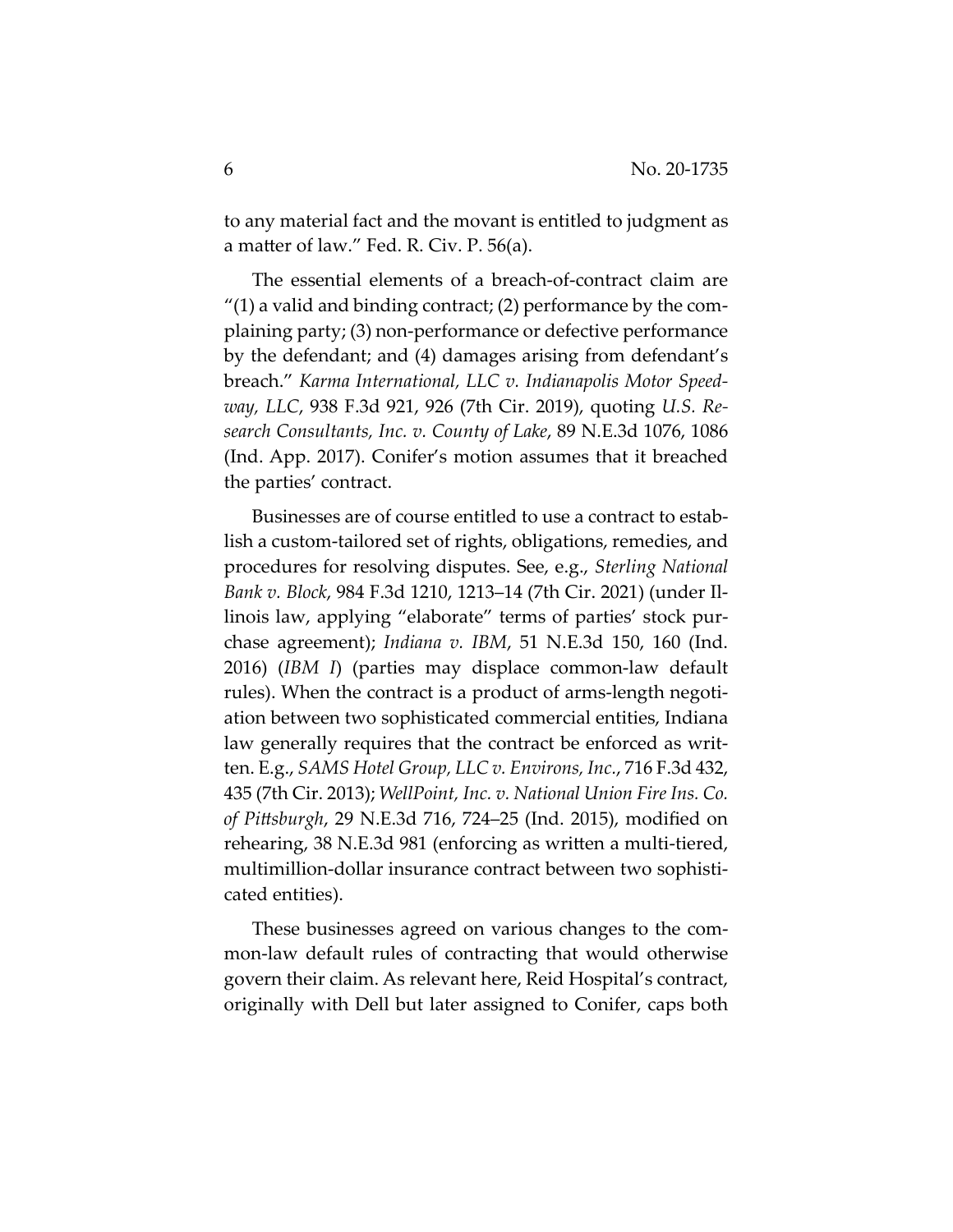direct and indirect damages (such as consequential damages) unless the hospital can show that Conifer engaged in "willful misconduct." The hospital argues that the district court erred in concluding that these negotiated limits on damages defeat its entire lawsuit.

Conifer counters that the district court's ruling should be affirmed and that it is also entitled to judgment as a matter of law on alternative grounds. First, based primarily on a parenthetical phrase following the word "consequential" mentioning "lost revenue," it reads the contract as defining all lost revenue as consequential and thus presumptively not recoverable. Second, Conifer says, the hospital cannot satisfy the exceptions for "willful misconduct" because the record shows, and common sense confirms, that Conifer cut its costs to stanch its business losses, not out of ill will toward the other party to the contract. Third, in the alternative, Conifer argues that it is entitled to summary judgment because the hospital cannot prove damages at all. Conifer claims that it *increased* the hospital's revenue during its two years of operations and says that the hospital cannot tie any specific loss to any assumed breaches.

We conclude that the district court erred in granting summary judgment on the first two theories, and we cannot affirm on the third. First, the contract does not define *all* lost revenue as indirect or consequential. Revenue was the entire point of this contract for revenue collection services. Lost revenue was the direct result of at least some breaches. Second, whatever the parties meant by "willful misconduct," a tort concept that does not have an obvious meaning in such a commercial contract, a jury could find that at least some of Conifer's assumed breaches amounted to willful misconduct. Finally, the issues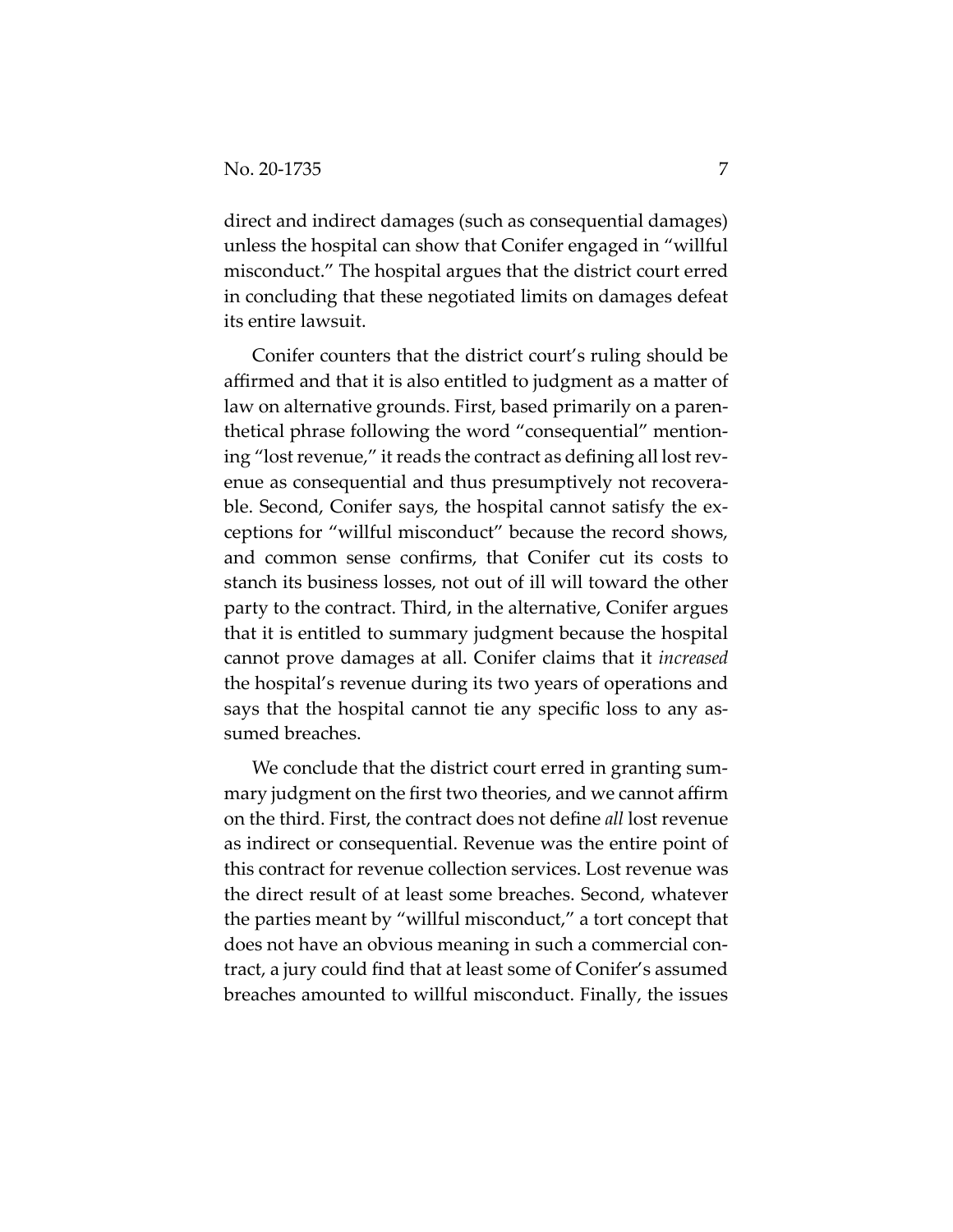of damage and causation are rife with disputed issues of material fact.

## A. *Consequential Damages*

Conifer relies upon portions of the contract that limited Reid Hospital's right to recover consequential damages in claims stemming from anything other than Conifer's willful misconduct. The key provision limiting consequential damages addressed lost revenue: "whether or not such damages are foreseen, neither Party will be liable for, any amounts for indirect, incidental, special, consequential (including without limitation lost profits, lost revenue, or damages for the loss of data) or punitive damages." § 14.1(B). Even if damages were direct (as opposed to indirect), the contract limited damages available in such claims to the fees the hospital paid under the contract in the absence of willful misconduct or gross negligence. § 14.1(C). Finally, Conifer did "not guarantee the collection of any accounts receivable." § 14.1(A).

Conifer claims that these various damage limits worked to define all lost revenue as consequential and thus not recoverable at all in the absence of willful misconduct. Conifer's reading of the parenthetical following "consequential" misunderstands the distinction between direct and indirect (e.g., consequential) damages, especially as applied to a contract *for revenue collection services*. And its other arguments cannot carry the day.

The definition of consequential damages is "elusive," "ambiguous[,] and equivocal." *Damages*, Black's Law Dictionary (11th ed. 2019), quoting Emerson G. Spies & John C. McCoid II, *Recovery of Consequential Damages in Eminent Domain*, 48 Virginia L. Rev. 437, 440–41 (1962). Then-Judge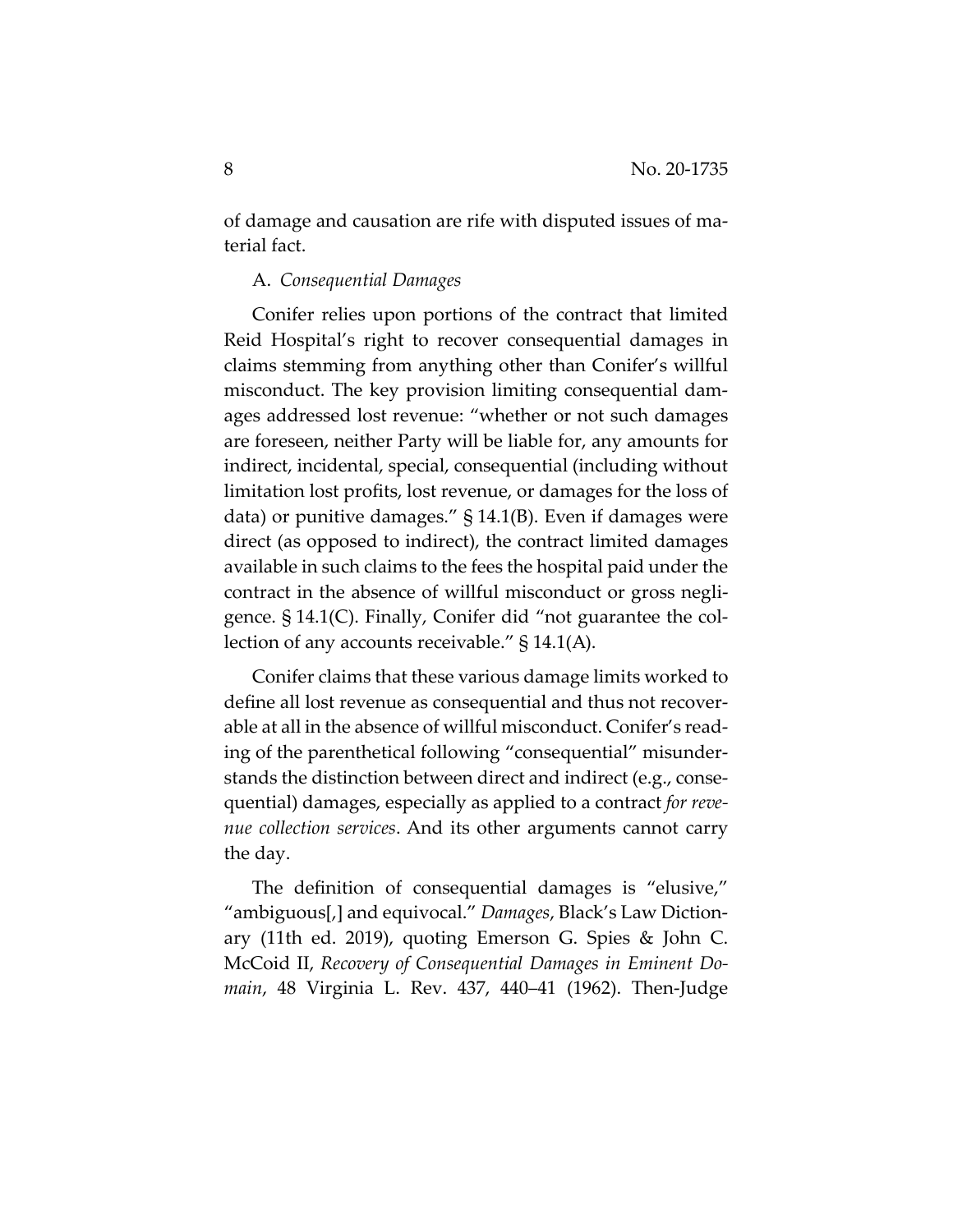Cardozo identified the difficulty as follows: "At the root of the problem is the distinction between general [direct] and special [indirect] damage as it has been developed in our law. There is need to keep in mind that the distinction is not absolute, but relative. To put it in other words, damage which is general in relation to a contract of one kind may be classified as special in relation to another." *Kerr Steamship Co. v. Radio Corp. of America*, 157 N.E. 140, 141 (N.Y. 1927). Applying Indiana law, we similarly explained that "the difference [lies] in the degree to which the damages are a foreseeable (that is, a highly probable) consequence of a breach." *Rexnord Corp. v. DeWolff Boberg & Associates*, 286 F.3d 1001, 1004 (7th Cir. 2002).

Other authorities draw this distinction in similar terms. According to the Restatement (Second) of Contracts, consequential damages are "recoverable for loss that results other than in the ordinary course of events." Restatement (Second) of Contracts § 351 cmt. b (1981). Williston elaborated: "Consequential damages are those damages that do not flow directly and immediately from the breach, but only from some of the consequences or results of the breach." 24 Williston on Contracts § 64:16 (4th ed. May 2021 update). In contrast, direct damages are "considered to include those damages that flow naturally from a breach, that is, damages that would follow any breach of similar character in the usual course of events." *Id.*

Unforeseeable indirect damages are not recoverable. That's the teaching of the canonical British case, *Hadley v. Baxendale*, 156 Eng. Rep. 145 (1854), which concerned a contract for timely transport of a piece of a miller's steam engine to a manufacturer for replacement. The carrier breached by delivering the crankshaft late, and the miller lost profits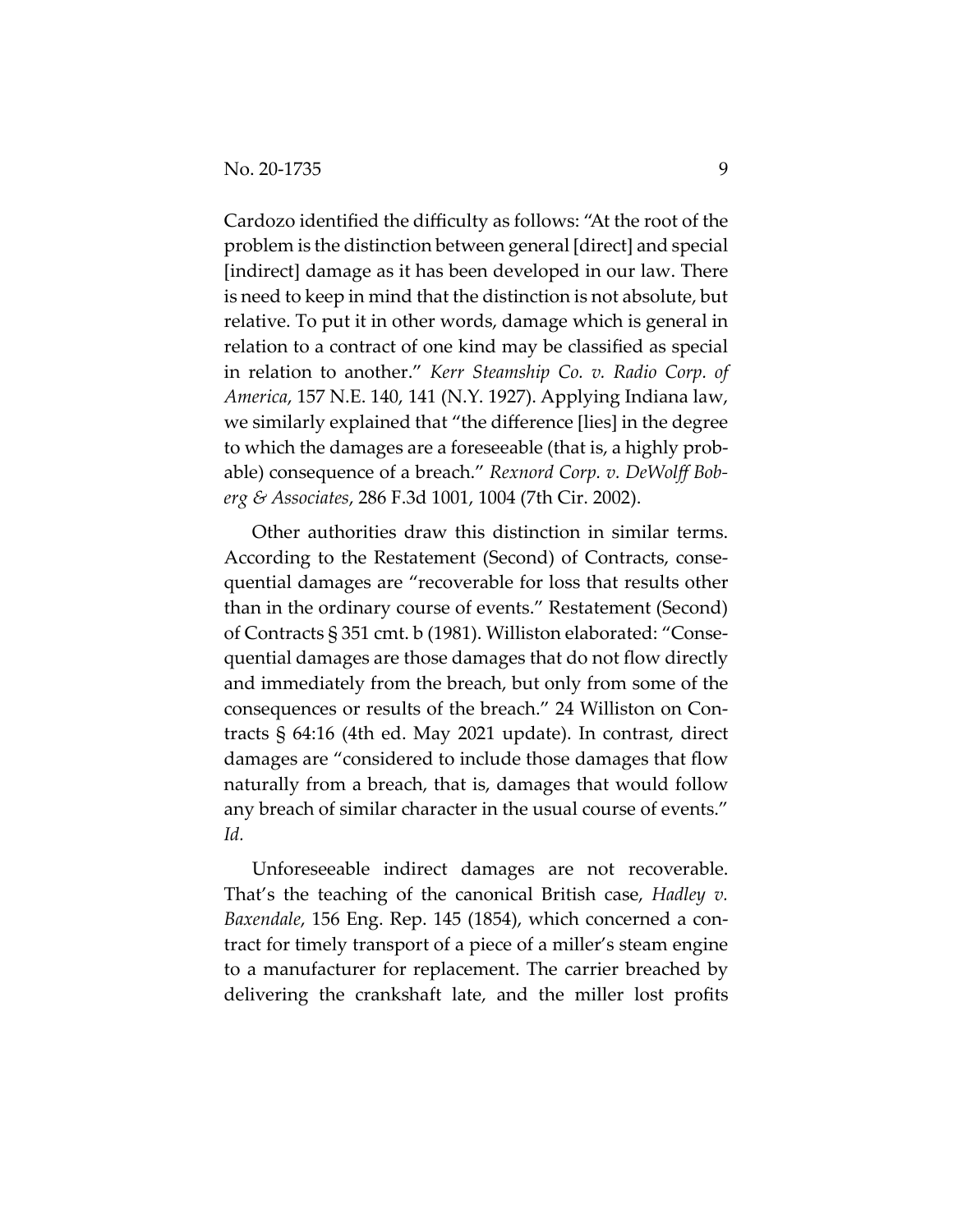because it had to shut down its engine while waiting for the replacement part. The court held that even if the carrier breached, it could not be held liable for the profits the miller would have made if it had been able to reassemble its engine and resume operations on schedule. *Id.* at 151. The court suggested, however, that if the miller had notified the carrier in advance how critical the crankshaft was to its business and losses it would suffer from a late delivery, the result could have been different. *Id.*

To be sure, lost profits and lost revenue are the classic examples of unrecoverable consequential damages from *Hadley*, but not all lost revenue is consequential by definition in all cases. Even where a class of damages is generally consequential, the ultimate determination is a relative one based on the substance and terms of the contract. E.g., *Kerr Steamship Co.*, 157 N.E. at 141 (stressing that this is a "relative" context- and contract-specific inquiry). *Hadley* was about a contract for delivery. But this is a contract for revenue collection, after all. It is not hard to see how a breach of this contract could, would, and did lead directly to lost revenue.

Indeed, courts regularly conclude that in the business service context, some lost revenues or lost profits are well within the ambit of direct damages. A good example is *Penncro Associates, Inc. v. Sprint Spectrum, L.P.*, 499 F.3d 1151, 1156 (10th Cir. 2007), where then-Judge Gorsuch's opinion affirmed an award of lost-profit damages as "direct" and not "consequential" where the breaching party had promised to refer clients to the contractor and failed to do so, causing the contractor to miss business opportunities. See also, e.g., *Energy Capital Corp. v. United States*, 302 F.3d 1314, 1328–29 (Fed. Cir. 2002) (federal law; affirming award of lost-profit damages where breaching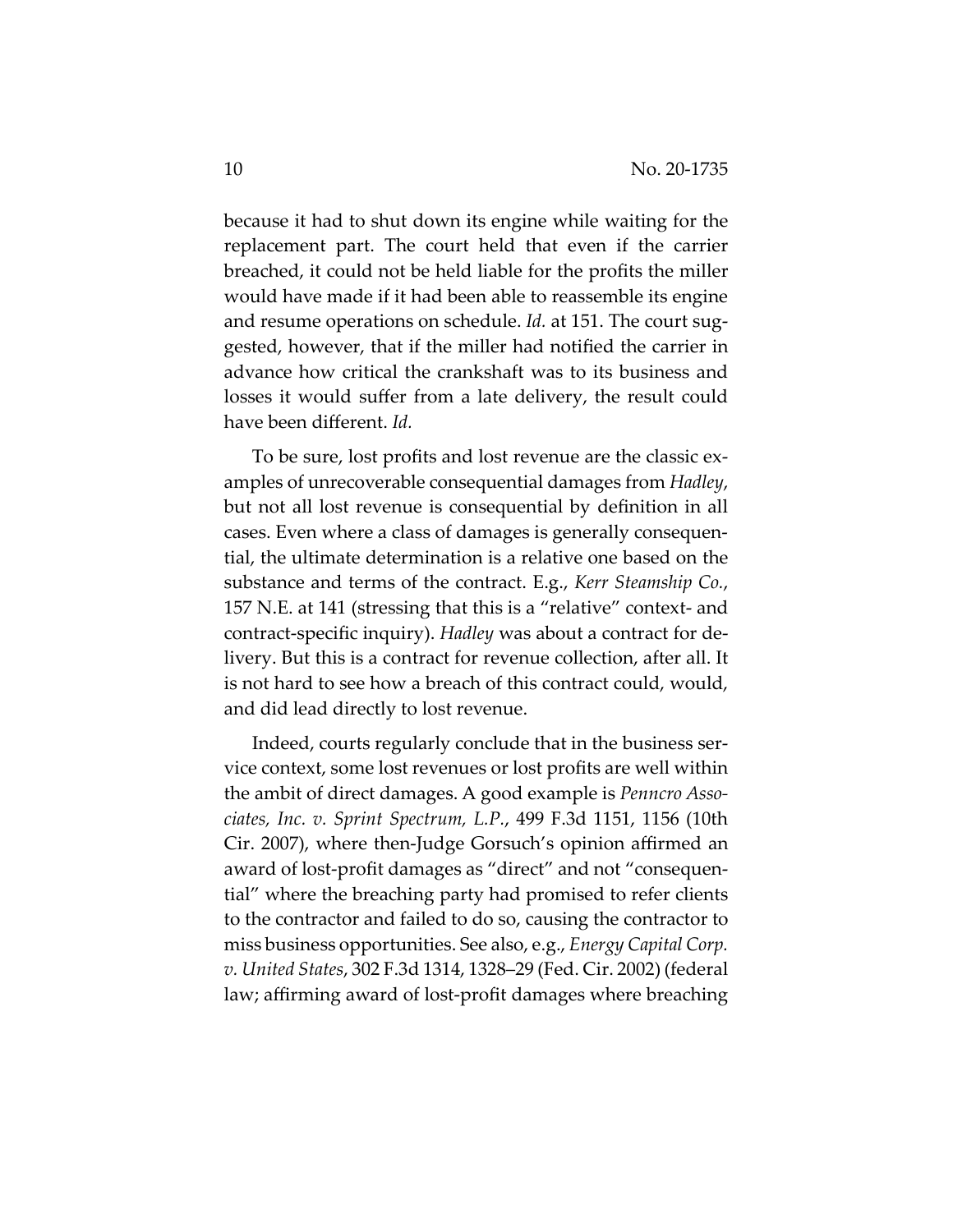government agency cancelled contract with private financier; rejecting agency's argument that profits on anticipated loans were "consequential" because in this contract, the profits would have accrued "as the direct and immediate results of [the contract's] fulfillment") (citation and quotation marks omitted); *ViaStar Energy v. Motorola, Inc.*, 2006 WL 3075864, at \*4–5 (S.D. Ind. Oct. 26, 2006) (Indiana law; denying summary judgment on damages notwithstanding contractual exception for recoupment of "consequential" damages; failure to deliver key products or otherwise abide by the contract could result directly in lost profits); see also *IBM v. Indiana*, 112 N.E.3d 1088, 1098–1101 (Ind. App. 2018) (*IBM II*), affirmed in relevant part, 138 N.E.3d 255 (Ind. 2019) (one class of damages, though sometimes indirect, was actually direct under the terms of contract for business services); *Computrol Inc. v. Newtrend, L.P.*, 203 F.3d 1064, 1071 n.5 (8th Cir. 2000) (Illinois law) (dicta), citing *Moore v. Boating Industry Ass'ns*, 754 F.2d 698, 717 (7th Cir. 1985), vacated on other grounds, 474 U.S. 895 (1985) ("We are not convinced that the … restriction on 'special, incidental, or consequential damages,' standing alone, precludes the recovery of lost profits…. Thus, it is incorrect to classify mechanically the prospective lost profits portion of Computrol's damage award as consequential damages.").

Parties may, of course, negotiate for idiosyncratic definitions of ordinary phrases. E.g., *IBM I*, 51 N.E.3d at 160. As then-Judge Gorsuch wrote for the Tenth Circuit, "Up may be defined as down, right as left, day as night." *Penncro*, 499 F.3d at 1157; see also *AM International, Inc. v. Graphic Mgmt. Associates*, 44 F.3d 572, 576 (7th Cir. 1995) ("If the parties agree to an idiosyncratic meaning, the court will honor their agreement."). That's what Conifer claims happened here: the parties decided to redefine the term "consequential damages" to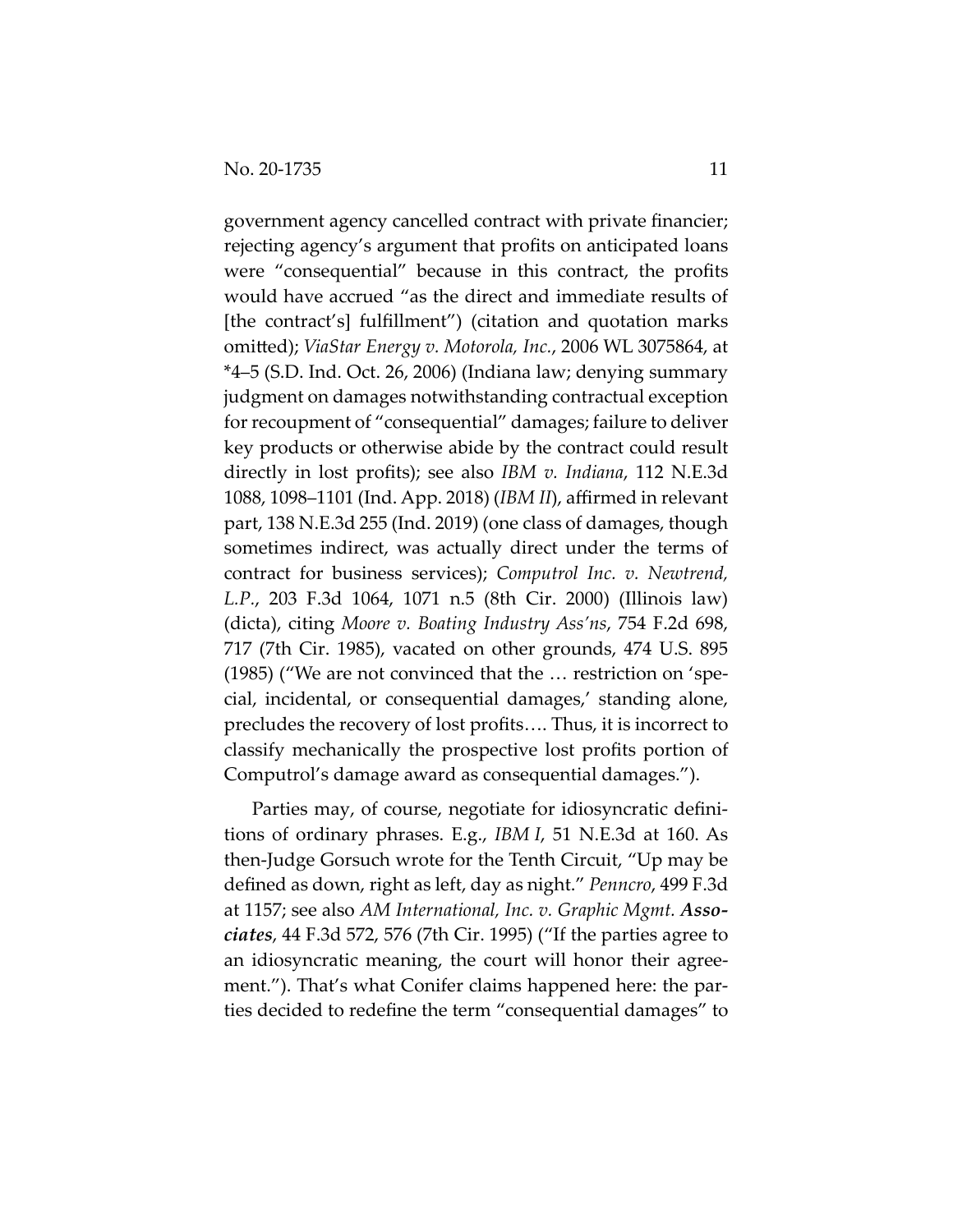include *all* lost revenue, including any such damages that directly flowed from a breach. For support, Conifer relies on the parenthetical following the bar on consequential damages, "including without limitation … lost revenue."

Properly understood, this parenthetical reference to "lost revenue" did not foreclose collection of *all* lost revenue—just revenue that was lost as an *indirect* result of Conifer's breach. This is apparent from the face of the contract, which did not list "lost revenue" separately as nonrecoverable. Instead, the contract included lost revenue in a parenthetical following the word "consequential" within a discussion of various types of indirect damages.

The question is how to interpret the parties' decision to include the phrase "lost revenue" adjacent to a list of subsets of indirect damages. In *Penncro*, the Tenth Circuit examined a similar contract and found that such an aside did not categorically foreclose the collection of lost revenue or lost profits that resulted directly from breach. 499 F.3d at 1156. The placement of "lost revenue" within a discussion of consequential and indirect damages indicates that the reference to "lost revenue" was not necessarily to all lost revenue but only that which can be determined on some other basis to be consequential rather than direct. *Id.* at 1156–57.

*Penncro* is well reasoned, and we believe that Indiana courts would agree. See *Sutula-Johnson v. Office Depot, Inc.*, 893 F.3d 967, 971 (7th Cir. 2018) ("Under *Erie Railroad Co. v. Tompkins*, 304 U.S. 64 (1938), our role is to decide questions of state law as we predict the [state] Supreme Court would decide them."); *IBM II*, 112 N.E.3d at 1100–01 (taking contract-specific approach to whether damages were direct).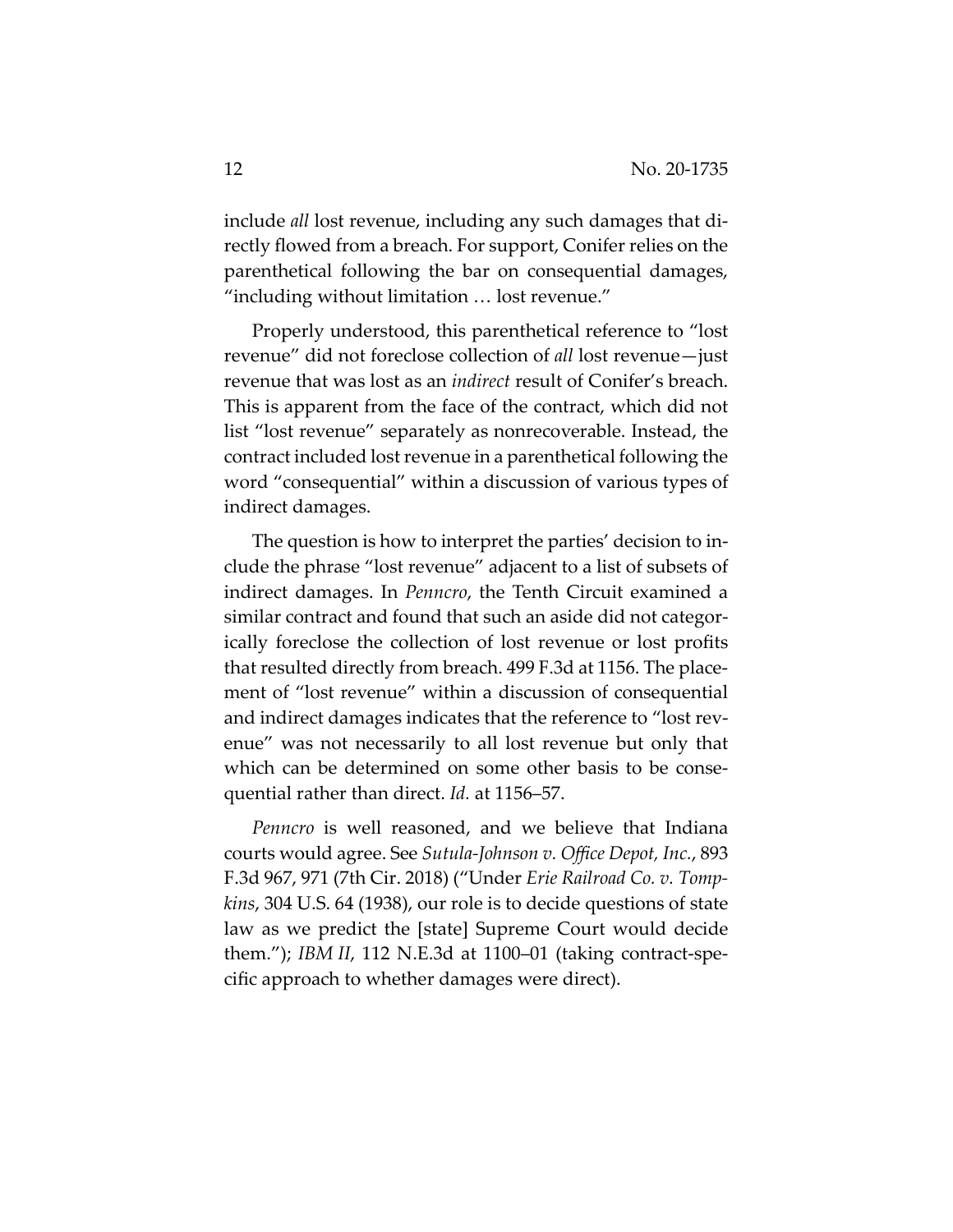In explaining its holding in *Penncro*, the Tenth Circuit provided a useful analogy that we find persuasive and present here (albeit modified to account for each side's attempt to manipulate the analogy to its advantage). Consider a cardiologist who instructed a patient to "avoid all fried foods, including, without limitation, all fruits and vegetables." The doctor merely clarified that though Popeye eats spinach and an apple a day keeps the doctor away, spinach fritters and fried applepie must still be avoided. Likewise, the doctor did not discourage eating all fruits and vegetables, just those that were fried. So too here—the contract bars not all lost-revenue damages but only those lost-revenue damages that properly fall within the category of "consequential" damages. See *Penncro*, 499 F.3d at 1156.

Conifer counters the *Penncro* analogy by arguing that we should instead imagine a cardiologist instructing a patient to "avoid all unhealthy foods, including, without limitation, steak and pizza." Conifer's example does not match its textual argument, which asserts that the parenthetical *redefined* the term "consequential damages" to have an unusual contractspecific meaning. As we've said, parties are, of course, free to set up their own bespoke legal universe adopting idiosyncratic or counterintuitive definitions for everyday terms. But the fact that they *could* does not mean that they *did*.

In fact, these sophisticated parties agreed on a glossary of 66 contract-specific terms and phrases in a "Certain Definitions" subsection (not to mention other definitions included in the appendices). The supposed redefinition of "consequential" was not in any of these sections. In other words, Conifer's best argument is that the proposed special definition was not in the Definitions but merely implied by a parenthetical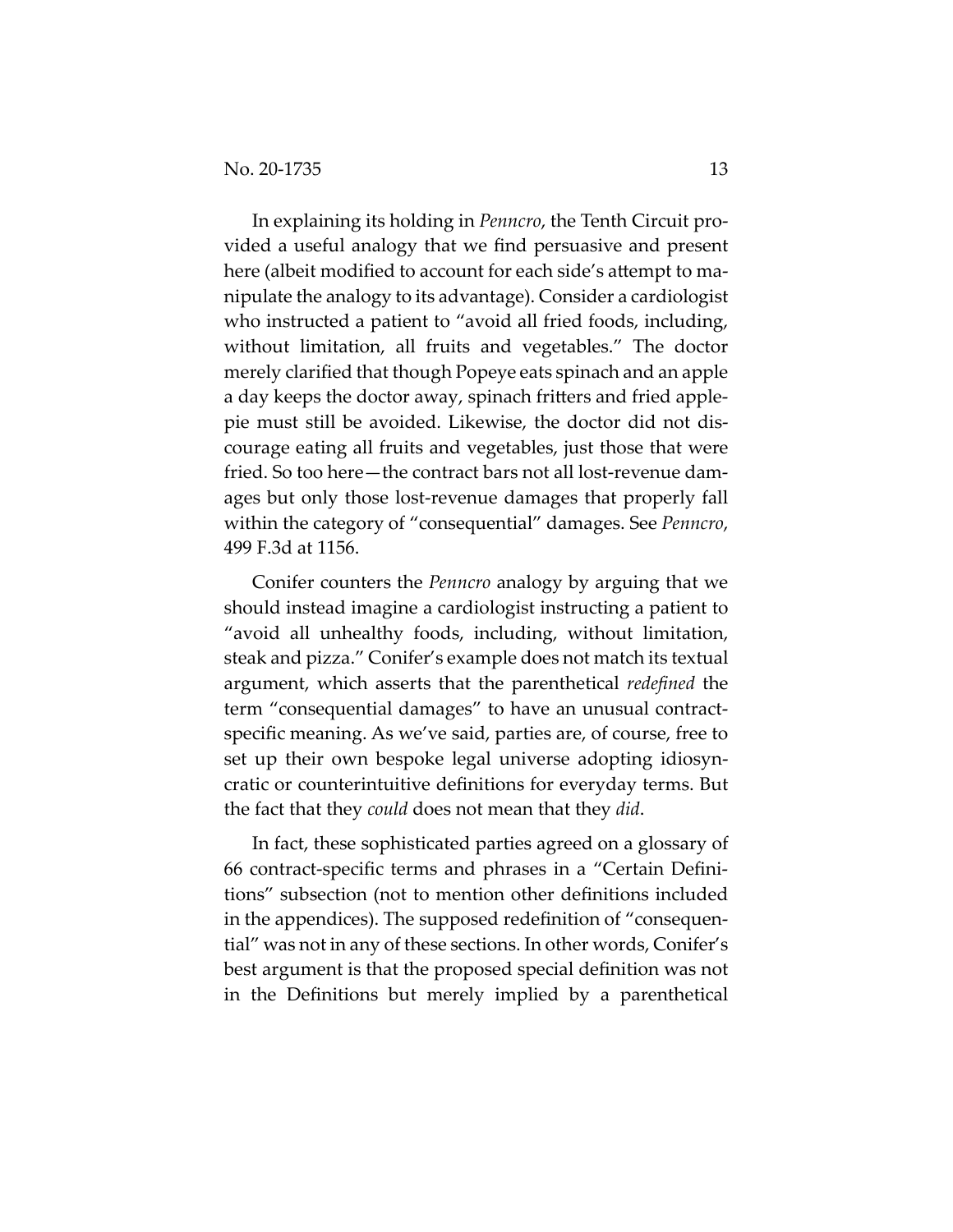phrase in an out-of-the-way subsection. That simply was not a clear indication that the parties agreed to depart from the ordinary meaning of "consequential," so we apply the ordinary definition. See *Penncro*, 499 F.3d at 1157, citing Corbin on Contracts § 24.8, and Restatement (Second) of Contracts §202(3)(a); *WellPoint*, 29 N.E.3d at 721.

The better reading of this lost-revenue parenthetical, which takes into account the actual meaning of the phrase "consequential damages," is that it bars recovery of lost revenue that would have flowed indirectly from breach even if such damages otherwise could be recovered under the *Hadley* rule. Because this was a contract for revenue collection services, however, at least some of the lost revenue at issue here could have flowed directly from the breaches. See *Penncro*, 499 F.3d at 1157; *Energy Capital Corp.*, 302 F.3d at 1328–29; see also *Kerr Steamship Co.*, 157 N.E. at 141 (distinction between consequential and direct damages hinges on context and substance of contract).

Conifer attempts to distinguish this case from *Penncro* on the ground that this contract contained a phrase that becomes redundant under the hospital's reading: that indirect damages are barred "whether or not such damages are foreseen." This phrase would be redundant, says Conifer, because unforeseeable indirect damages can never be recovered under the *Hadley* rule; if that phrase had been deleted, the overall meaning of damages limitation in the contract would not change.

We pause at the outset to note that this is an extremely narrow alleged redundancy; calling these seven words a redundancy at all overstates any possible problem. There is a difference between interpreting interlocking and separate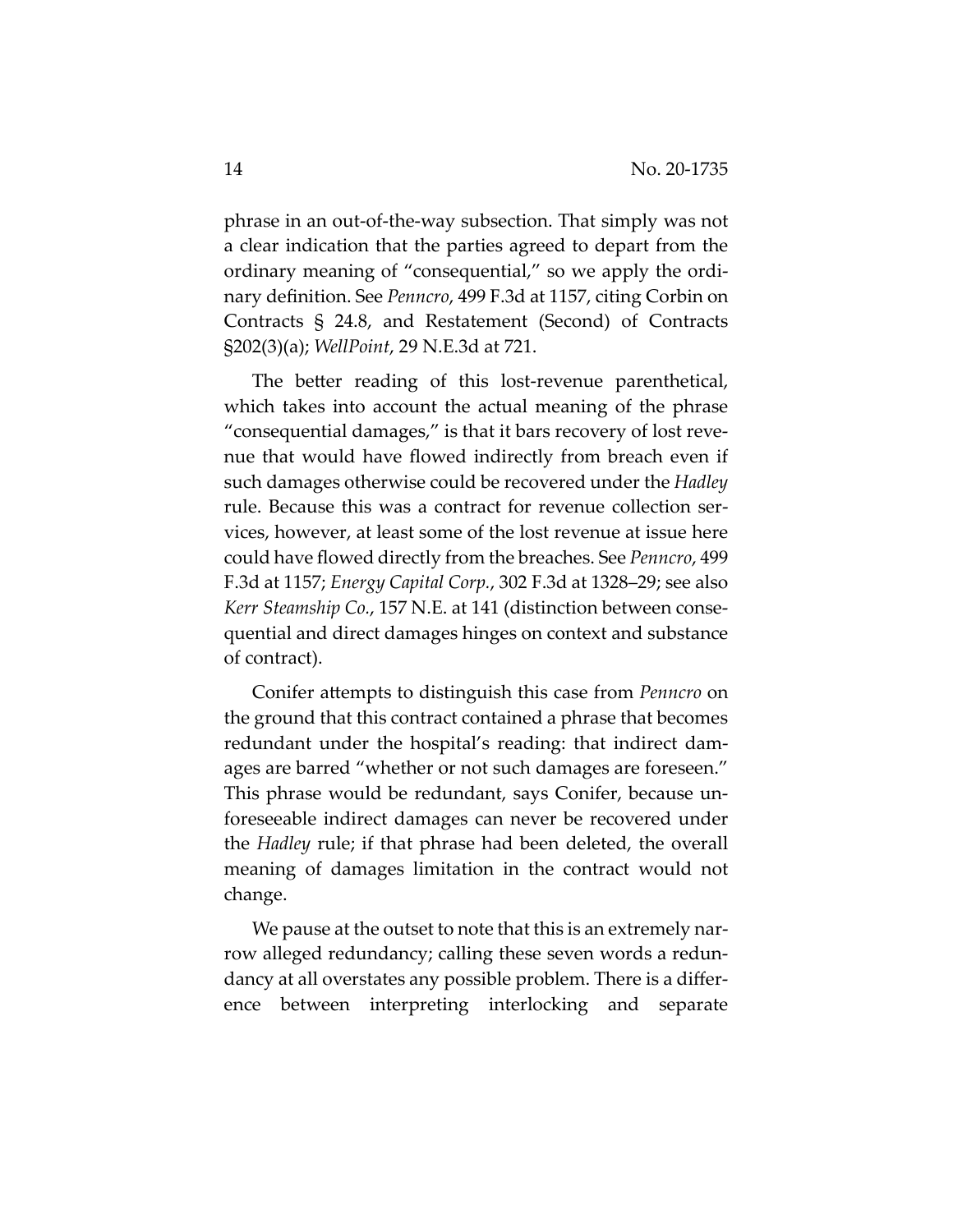provisions of a legal text to avoid redundancy, e.g., *In re Southwest Airlines Voucher Litigation*, 799 F.3d 701, 710 (7th Cir. 2015), and attempting to assign special significance to a lessthan-concise aside, e.g., *White v. United Airlines, Inc.*, 987 F.3d 616, 622 (7th Cir. 2021) (not assigning special weight to presence of allegedly verbose and superfluous parenthetical). Nonetheless, Conifer advances a broad reinterpretation of this contract section that would give a distinct effect to this redundant phrase—but not much else. Conifer asserts that, properly interpreted, this damage limit defined *all* damages, including even direct damages, as "indirect" and therefore not recoverable without a showing of willful misconduct. The district court accepted this creative argument, but the anti-redundancy canon should not have been given such controlling weight.

For starters, Conifer's reinterpretation of this provision does not solve the redundancy problem but actually makes it much worse. Conifer claims that this contract redefined the broad categories of "direct" and "indirect" damages, with the distinction between the two erased entirely by making *all* damages "indirect." See Dkt. 139 at 9 ("In short, what Indiana law would otherwise split between direct and consequential damages based on foreseeability, the Agreement lumps into consequential damages."). But this interpretation would render the contract's delineations of all the different types of excluded indirect damages superfluous and quite perplexing. If we were to accept the theory that the parties agreed to define "direct damages" as a null set, that would render the entire section entitled "Limitations on Direct Damages" superfluous as well.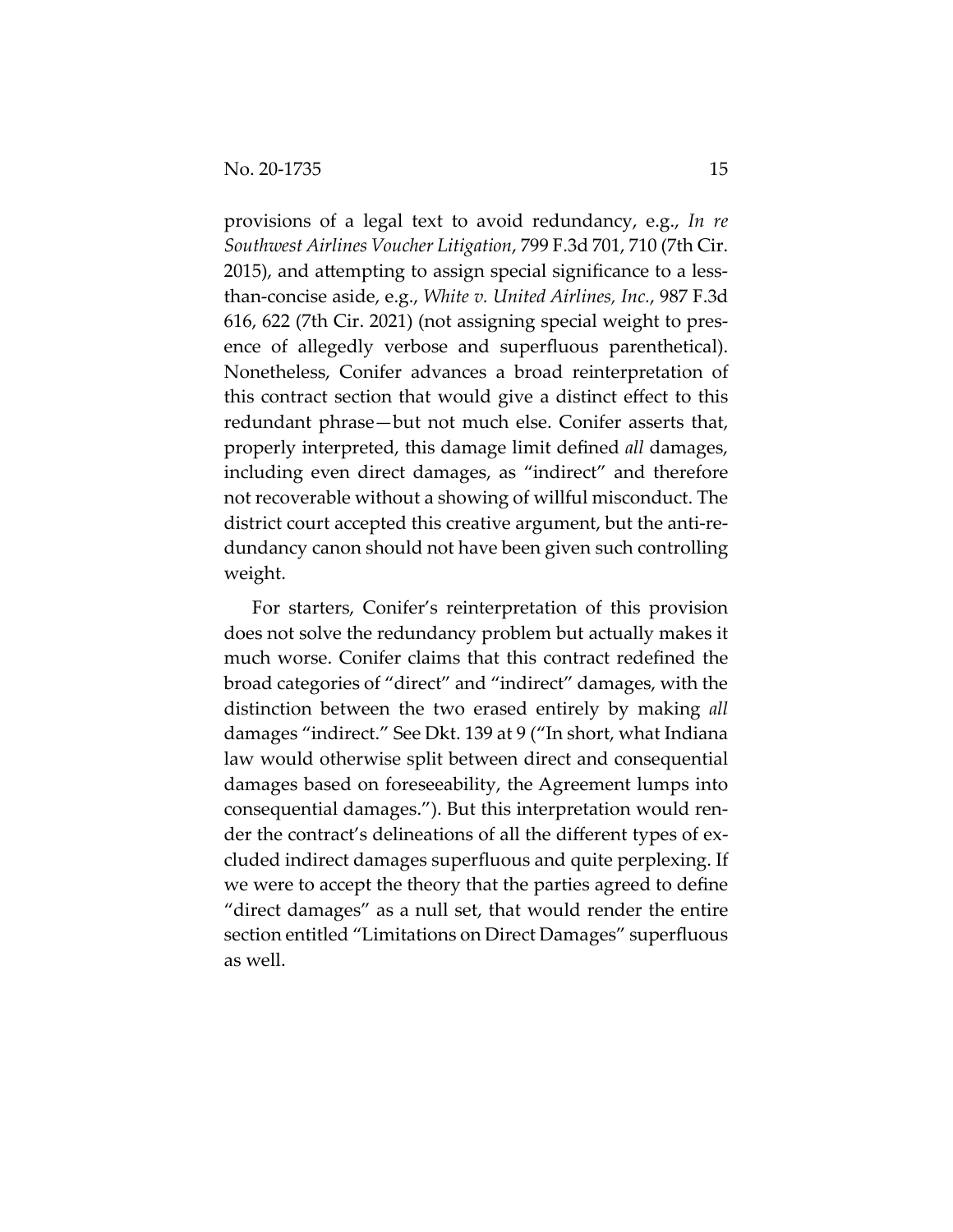The anti-surplusage canon, like all textual canons, has its limits, and that particular canon is especially prone to excessive use. We have recognized that "the presence of some redundance is rarely fatal on its own to" the meaning of a legal text. *White*, 987 F.3d at 622. It is well known that drafters of legal documents often consciously adopt a "belt-and-suspenders approach" to try to capture the universe. *Gadelhak v. AT&T Services, Inc.*, 950 F.3d 458, 465 (7th Cir. 2020) (Barrett, J.), quoting Antonin Scalia & Bryan A. Garner, *Reading Law: The Interpretation of Legal Texts* 176–77 (2012); *Sterling National Bank*, 984 F.3d at 1218, citing Abbe R. Gluck & Lisa Schultz Bressman, *Statutory Interpretation from the Inside—an Empirical Study of Congressional Drafting, Delegation, and the Canons: Part I*, 65 Stan. L. Rev. 901, 934 (2013). Conifer's ability to find a purported redundancy in this 80-page contract is thus not a "deal-breaker." *Gadelhak*, 950 F.3d at 465; accord, e.g., *Rimini Street, Inc. v. Oracle USA, Inc.*, 139 S. Ct. 873, 881 (2019) (alleged statutory redundancy not a "silver bullet").

Conifer's reliance on the anti-redundancy canon also loses sight of the meta-canon for the interpretation of legal texts: "no canon of interpretation is absolute." Scalia & Garner, *Reading Law*, at 59. Conifer thus overemphasizes one canon and fails to account for two others that clearly apply here and that strongly counsel a different meaning: ordinary meaning and whole text.

"In the case of a written contract, the parties' intent is determined by looking first to the plain and ordinary meaning of the contract language." *BKCAP, LLC v. CAPTEC Franchise Trust 2000-1*, 572 F.3d 353, 359 (7th Cir. 2009), citing among other cases *USA Life One Insurance Co. v. Nuckolls*, 682 N.E.2d 534, 538 (Ind. 1997); see also Scalia & Garner, *Reading Law*, at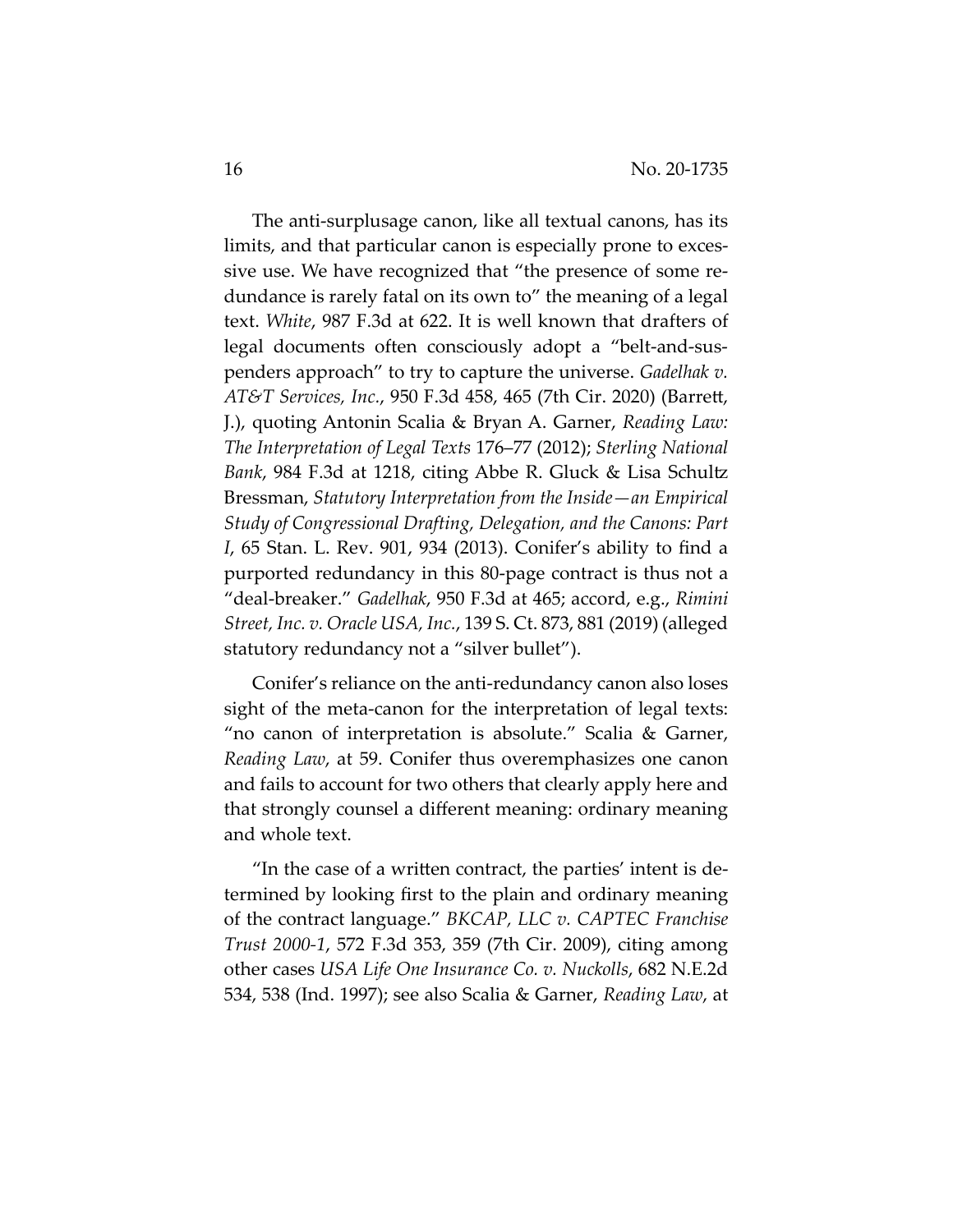69 ("Words are to be understood in their ordinary, everyday meanings—unless the context indicates that they bear a technical sense."). Here, in laypersons' terms, the contract said that consequential damages were not recoverable even if they were actually foreseen.

Conifer's suggestion that the contract defined all damages as consequential and thus nonrecoverable because they are either foreseeable or not foreseeable has no basis in the language in question. The anti-redundancy canon is strongest where "one possible interpretation of a [legal text] would cause some redundancy and another" would not. *Rimini Street*, 139 S. Ct. at 881. It is at best a "clue as to the better interpretation," not a wholesale invitation to rewrite a contract. Id. (refusing to rewrite statute to avoid alleged minor redundancy).

Conifer's proposed reading is especially troubling because it ignores the overall structure and context of this contract as we cannot help repeating—for *revenue collection services*. See *Lawson v. Sun Microsystems, Inc.*, 791 F.3d 754, 762 (7th Cir. 2015) (Indiana law; requiring that separate contract terms be read "holistically and harmonized"); Scalia & Garner, *Reading Law*, at 167 ("The text must be construed as a whole."). Reid Hospital paid Conifer millions of dollars to do the hundreds of tasks and subtasks that go into collecting revenue. At a minimum, Conifer's failure to collect, process, and transmit revenue properly could directly cause revenue to be lost. Revenue is the point of this contract for *revenue collection services*, upon which Reid Hospital was utterly dependent.

"Rather than try 'to avoid surplusage at all costs,' we interpret" the contract "in light of its text and place within a comprehensive [] scheme." *Guam v. United States*, 141 S. Ct.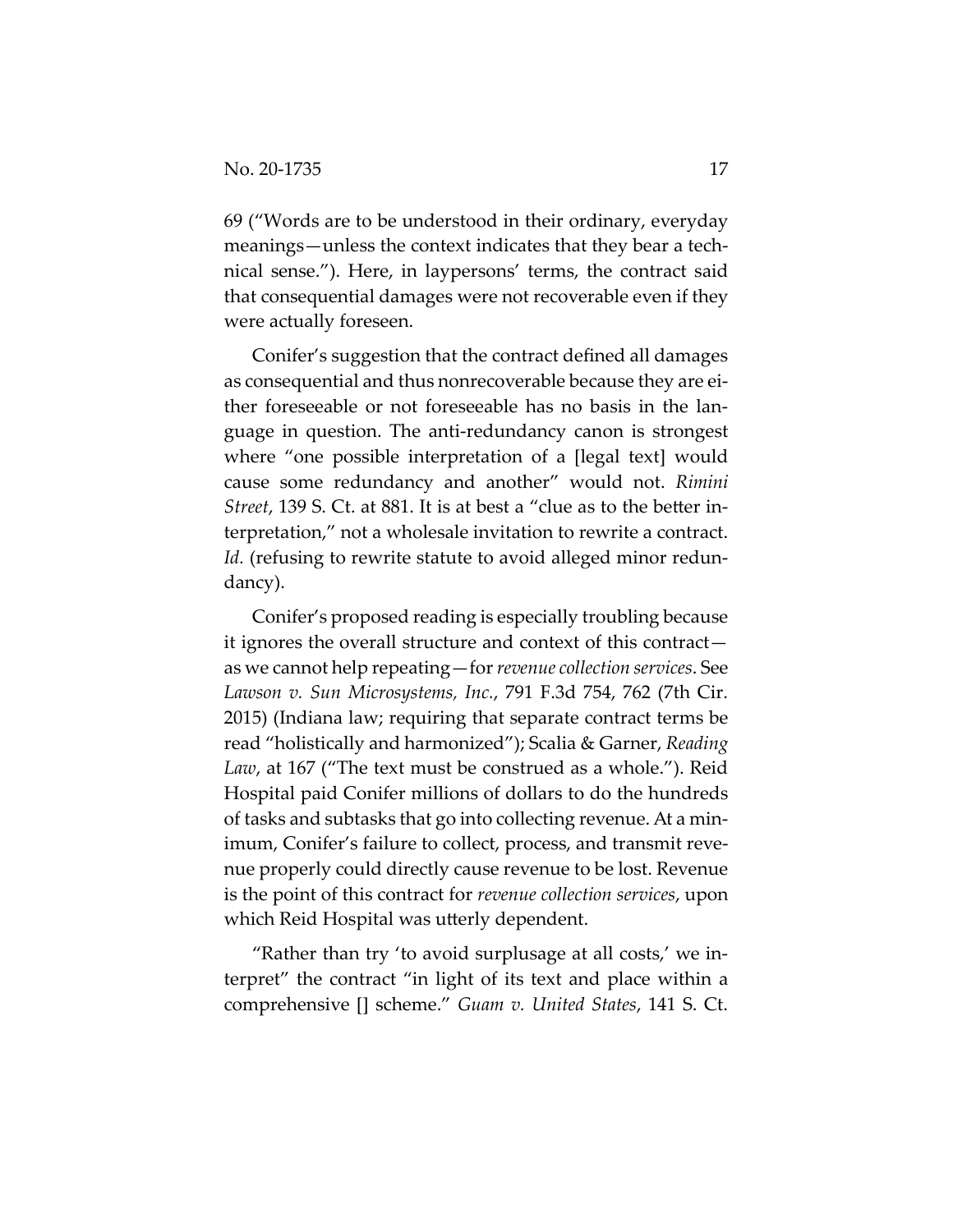1608, 1615 (2021), quoting *United States v. Atlantic Research Corp.*, 551 U.S. 128, 137 (2007). There is no persuasive indication, textual or otherwise, that these sophisticated parties intended to leave Reid Hospital without *any* remedy for *any* breaches that did not rise to the ill-defined level of "willful misconduct." Conifer's interpretation of this contract would allow it to collect and keep millions of dollars in fees while turning the contract's core obligations into mere suggestions that could be ignored or performed sloppily with impunity.

Finally, Conifer's assertion that it should be immunized from all mine-run breach of contract suits is, as a practical matter, highly improbable and divorced from business realities. We have often said that business contracts should be interpreted with a healthy dose of common sense to avoid reaching nonsensical results. For example, "business contracts of the kind involved here[] are not parlor games but the means of getting the world's work done.... True, parties can contract for preposterous terms. If contract language is crystal clear or there is independent extrinsic evidence that something silly was actually intended, a party may be held to its bargain, absent some specialized defense." *Indianapolis Airport Authority v. Travelers Property Casualty Co. of America*, 849 F.3d 355, 368 (7th Cir. 2017), quoting *Rhode Island Charities Trust v. Engelhard Corp.*, 267 F.3d 3, 7 (1st Cir. 2001).

Conifer asserts that its interpretation would still leave some damages recoverable by Reid Hospital, but its example of compensable damages is fantastic and convoluted. Conifer hypothesizes that Reid Hospital could sue for breach of contract if a Conifer employee (a back-office accountant, say) somehow stumbled into an equipment storage room and destroyed some expensive medical equipment. With respect,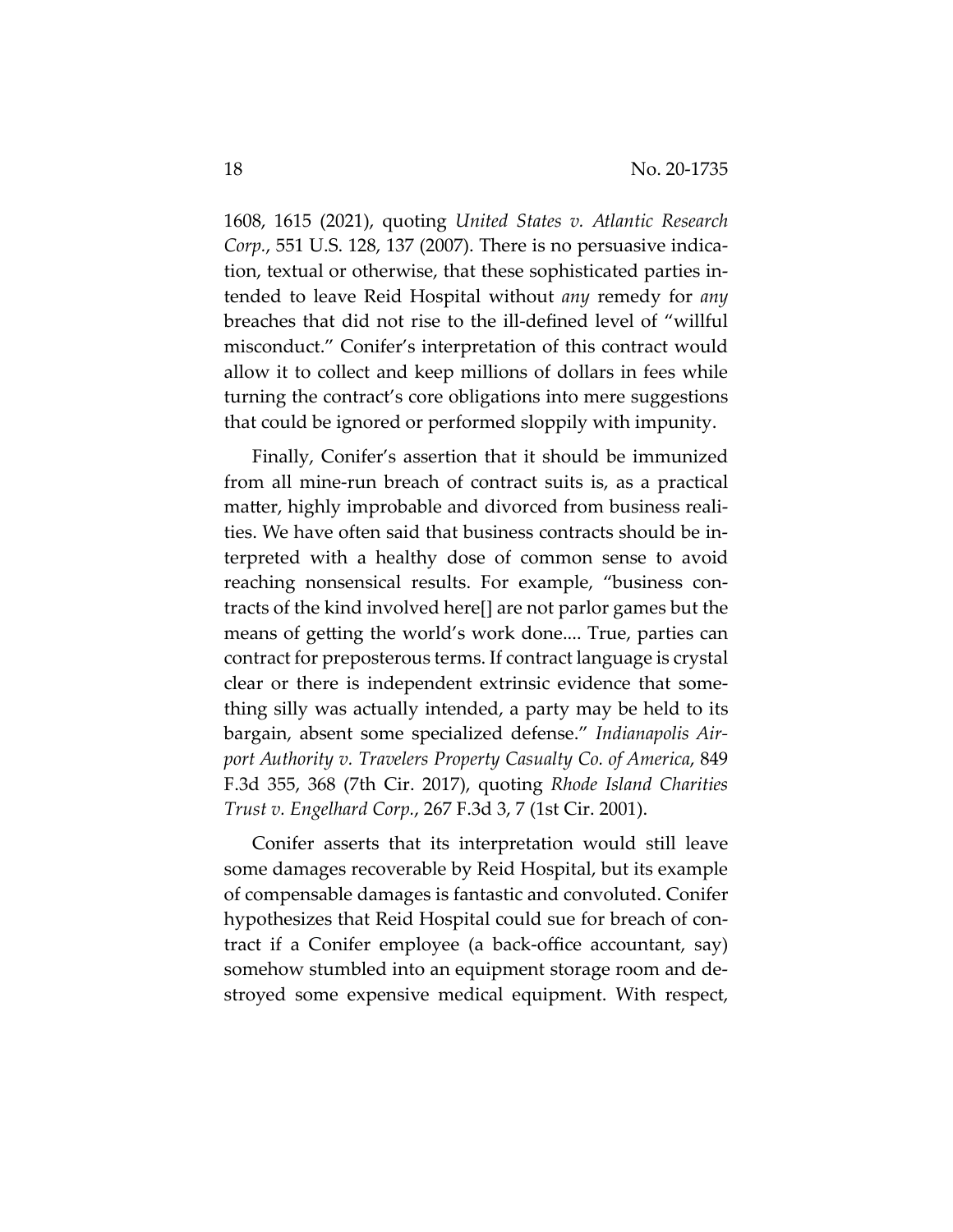even if what Conifer describes would be a breach of this business services contract, cf. *Rexnord*, 286 F.3d at 1005 (where a business services contractor "came into [plaintiff's] plant and messed things up," damages may lie in tort), that is a highly improbable reading of this 80-page multimillion-dollar contract for specialized revenue collection services. The suggestion that the parties drafted the contract to ensure that damages would be available for that improbable scenario but to bar any meaningful accountability for the central purpose of the contract borders on the absurd. See *Nuckolls*, 682 N.E.2d at 539 (avoiding an absurd reading of an insurance contract that would have denied coverage based on arbitrary criteria).

To the extent that there is any remaining lacuna in the contract language, the baseline default rules in the common law of contracts counsel the same result. Reid Hospital paid millions of dollars for Conifer to collect revenue for the care it provided. Conifer says that the parties agreed that Reid Hospital would effectively waive damages resulting from Conifer's nonperformance absent extraordinary circumstances. That reading creates structural problems with the contract, such as Conifer's seemingly illusory promises to perform and the lack of mutuality in the bargain. E.g., Restatement (Second) of Contracts, § 351, cmt. a ("courts are often asked after the fact not to enforce such provisions [limiting consequential damages] and may construe a provision narrowly or find it unenforceable because of lack of bargain, bad faith, unconscionability or public policy").

Conifer also asserts that the no-guarantee clause shields it from any lawsuits regarding lost revenue: "*No Guarantee of Collection.* The Services provided by Dell under this Agreement do not guarantee the collection of any accounts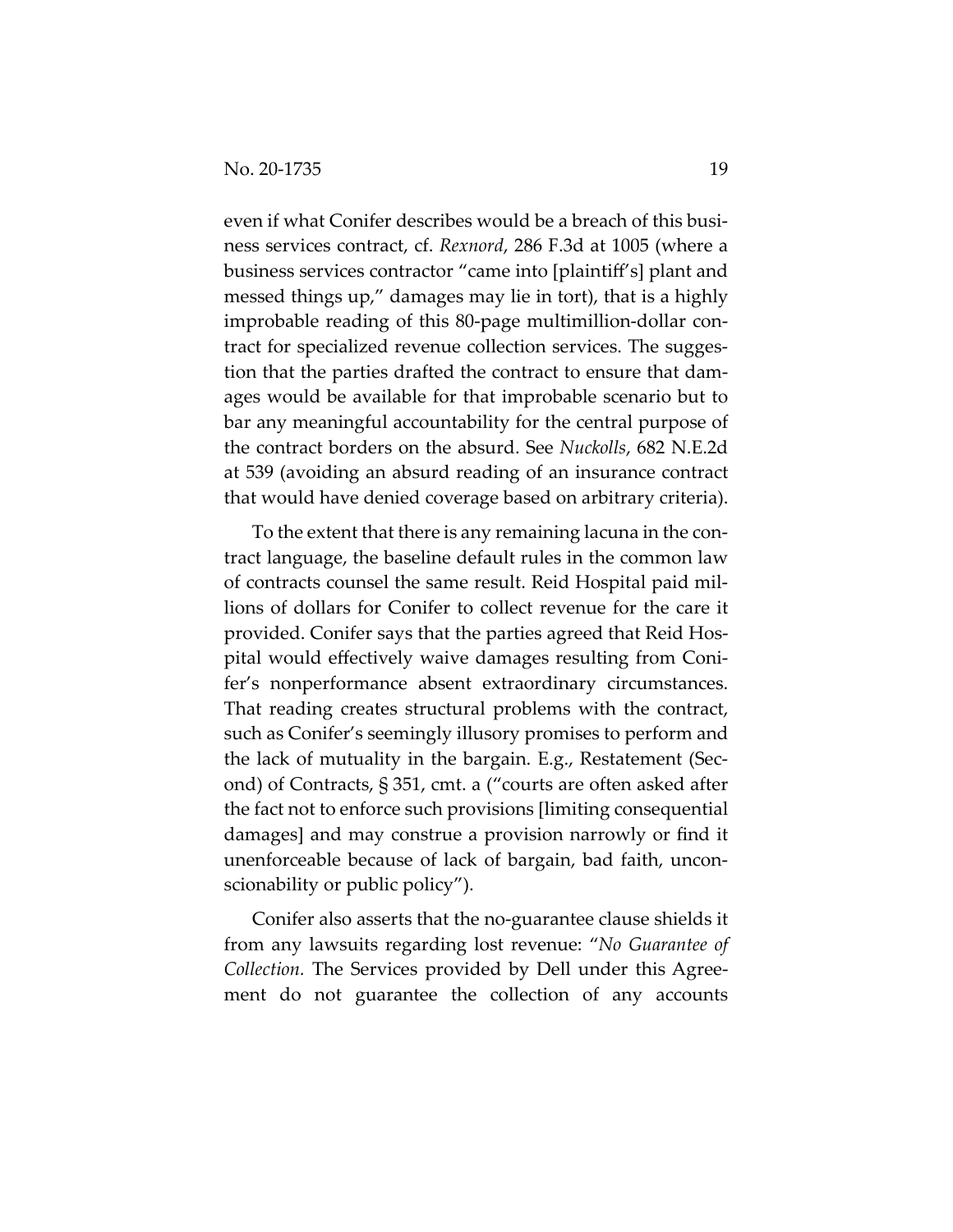receivable." § 14.1(A). This sentence protected Conifer from claims based on failures to collect any particular account. Conifer's argument misunderstands the no-guarantee clause, as its disclaiming of collecting any specific revenue did not enable Conifer to breach without consequence.

As a final note on this point, the district court held that even if the standard definition of consequential damages applied in this contract, two sets of claimed damages—costs associated with increased "Length of Stay" and post-termination consulting fees—were wholly consequential to breach. We are not confident that this conclusion was correct. The district court's order did not address some potentially material factual wrinkles with both classes of damages.

The hospital seeks repayment for losses from patients' increased lengths of stay in the hospital, reasoning that Conifer took so long to process patients' billing information and paperwork that the patients stayed in their beds longer than necessary. As a result, the hospital had to cover those extra costs out of its own pocket. The district court held that Conifer's assumed breaches could not have directly caused increased lengths of stay because patient discharge decisions are made by doctors. But the hospital argues that Conifer employees processed discharge paperwork improperly or slowly *after* the doctors had signed it.

There are similar factual issues related to fees the hospital paid to a new outside consultant. The district court found that these costs were not direct damages because fees for post-hoc assessments of a prior contractor's performance do not necessarily flow from breach. But the hospital claims that the new contractor also did some of the work that Conifer was supposed to have done under the contract but did not. That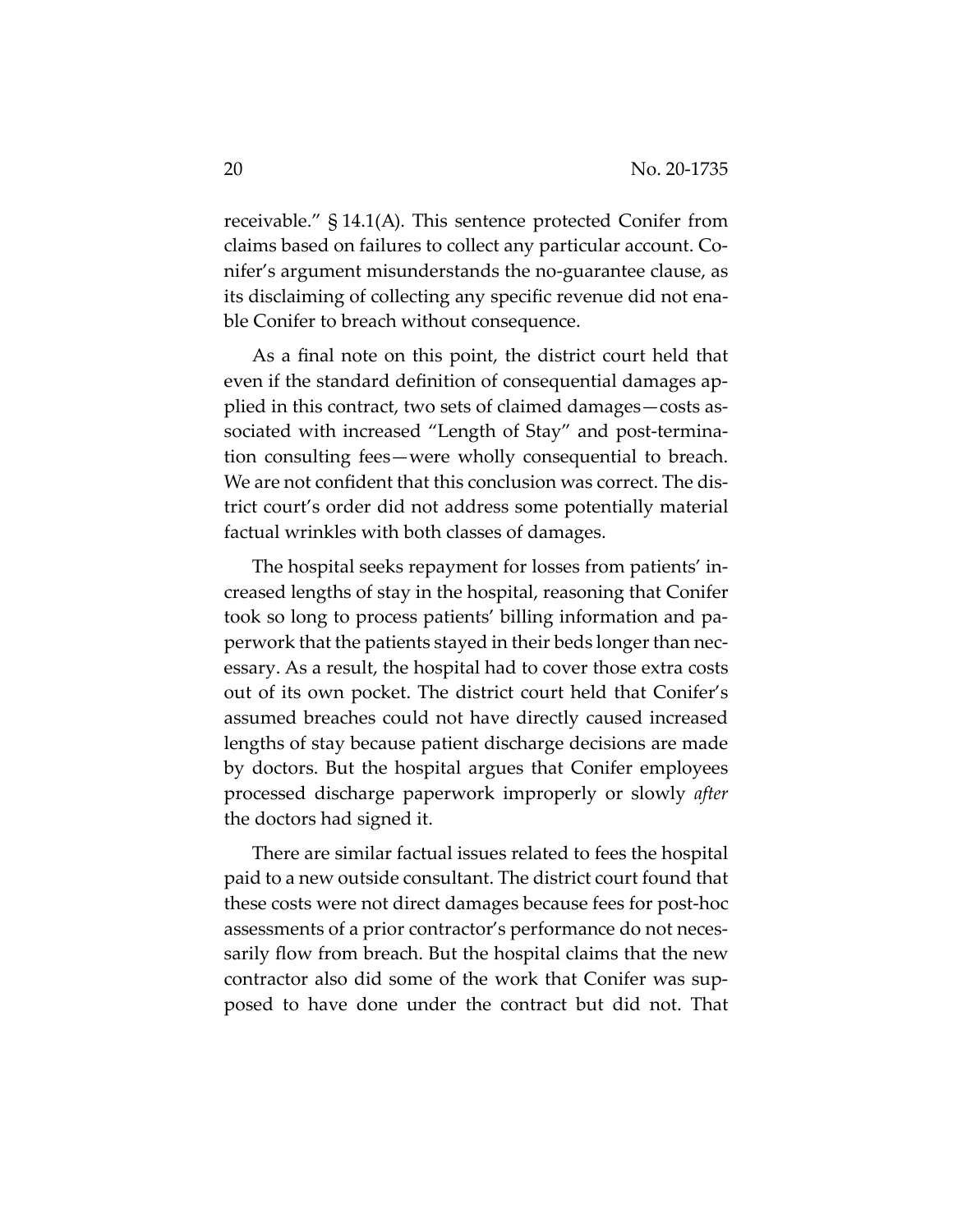sounds like "cover," which can be recoverable as a form of direct damages. See *IBM II*, 112 N.E.3d at 1100–01 (costs of "reprocurement" were direct damages under the terms of a contract for business services); cf. *BRC Rubber & Plastics Inc. v. Continental Carbon Co.*, 981 F.3d 618, 634 (7th Cir. 2020) (Indiana law; applying Uniform Commercial Code's allowances for recovering costs of "cover" in sales of goods).

To be clear, we do not address the relative merits of the parties' arguments on these subclasses of damages, either as to whether there are disputed facts or how the law should be applied to those facts. Rather, the district court's misapprehension of the relationship between direct and indirect damages, combined with the factual wrinkles in these sub-classes of damages, gives us pause. We will not resolve these layered factual and legal issues on appeal when remand is necessary in all events. See *CPL, Inc. v. Fragchem Corp.*, 512 F.3d 389, 393 (7th Cir. 2008).

#### B. *Willful Misconduct*

Even under Conifer's interpretation, the contract left room for lost-revenue damages caused by "willful misconduct." The district court held that Conifer's (assumed) breaches of the contract did not rise to the level of "willful misconduct" because it was motivated by its own financial self-interest, not animus toward the hospital. The issue of willful misconduct is likely to arise again on remand because the hospital is seeking direct damages in excess of the contract price, and some of the damages it seeks might properly be deemed "consequential." See §14.1(B) and (C). The district court's grant of summary judgment to Conifer on this issue conflicts with the Rule 56 standard because there are genuine factual disputes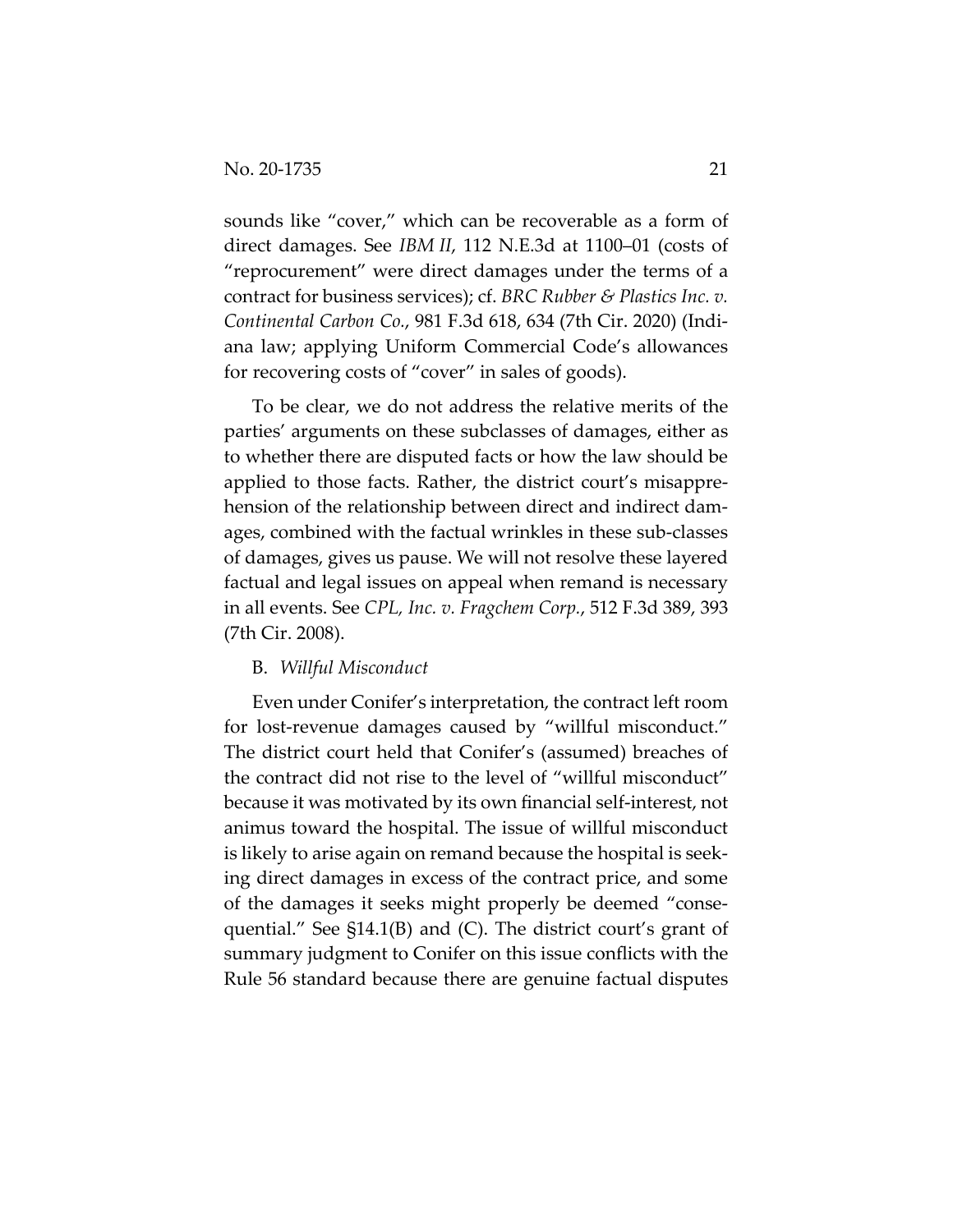as to whether Conifer's breaches amounted to willful misconduct as that term is used by Indiana courts.

The parties' use of "willful misconduct," a concept from tort law, in this contract for business services strikes us as at best an awkward fit. State of mind plays an important role in tort law. Consider the fundamental divide between negligent and intentional torts. Or consider the standards for punitive damages in tort cases, which ordinarily require intentional or at least reckless wrongdoing. In contract law, by contrast, courts typically do not consider the state of mind of the breaching party. E.g., *Vernon Fire & Casualty Insurance Co. v. Sharp*, 349 N.E.2d 173, 180 (Ind. 1976) ("a promisor's motive for breaching his contract is generally regarded as irrelevant"); see generally Oliver Wendell Holmes, *The Path of the Law*, 10 Harv. L. Rev. 457, 458, 462–64 (1897) (anticipating separation "between legal and moral ideas" in contract law). Courts might assume that breaches are deliberate, but ordinarily that does not matter. A breach is a breach, based on objective standards of performance.

The concept of "efficient breaches" highlights the problem. Contract law has evolved to encourage, or at least to tolerate, deliberate breaches when the breaching party will come out ahead financially if it both breaches and pays the other party damages. See *BRC Rubber*, 981 F.3d at 632. Given this background, it is not obvious what would count as willful misconduct under this contract. Still, the parties chose to write their contract this way, so we have tried our best to understand what they intended.

In Indiana law, willful misconduct is a concept used most often in personal-injury torts and in several Indiana statutes governing tort liability, as well as in unemployment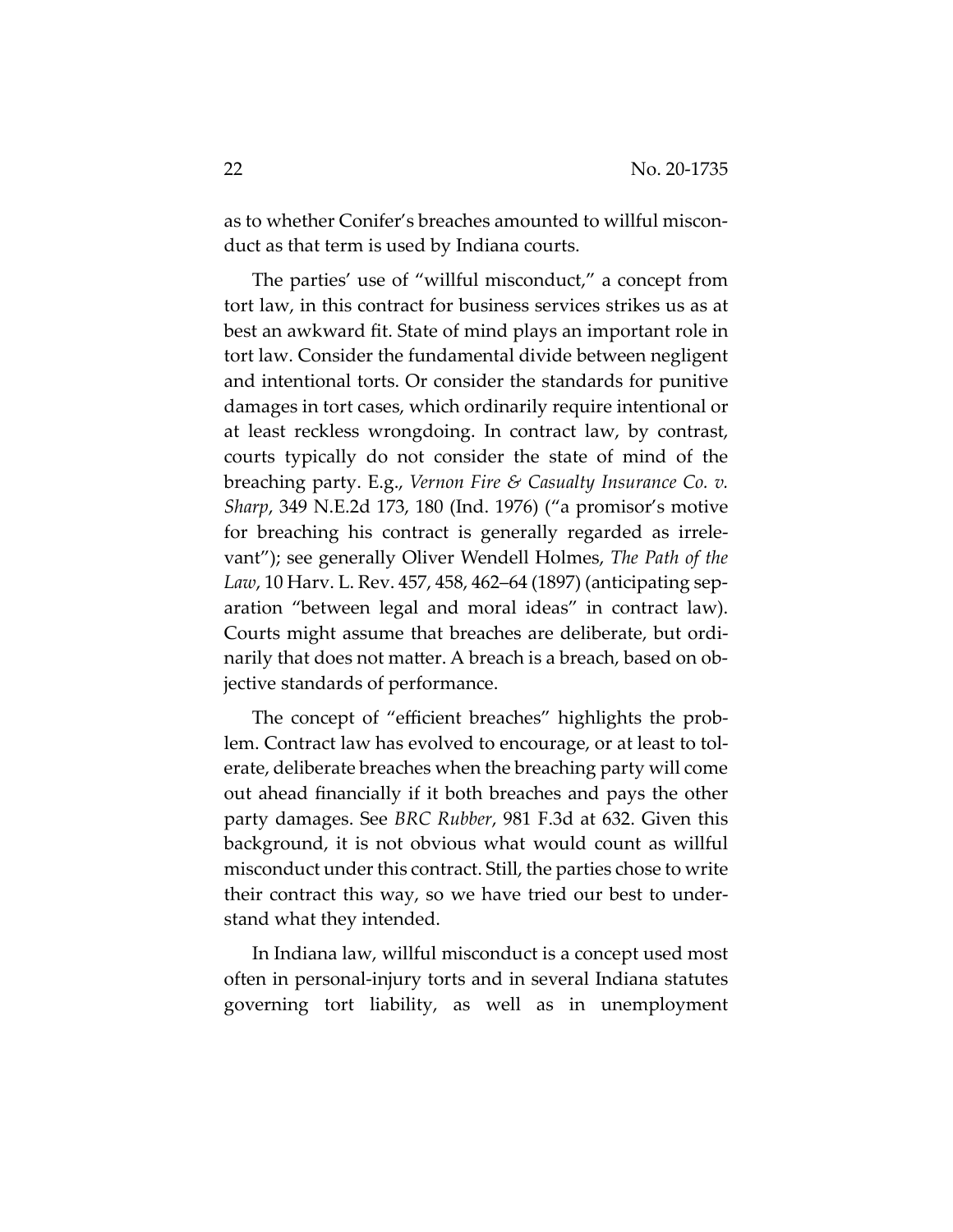compensation and worker's compensation cases. For example, willful misconduct is an exception under the Indiana Guest Statute that could allow a passenger to recover for injuries caused by a driver of the same vehicle. E.g., *Sharp v. Egler*, 658 F.2d 480, 485 (7th Cir. 1981); *Obremski v. Henderson*, 497 N.E.2d 909, 911 (Ind. 1986) (under Guest Statute, "'wanton and willful' and 'reckless' seem to imply the same disregard for the safety of others"); *Williams v. Crist*, 484 N.E.2d 576, 578 (Ind. 1985) (drunk driver whose driving causes accident engages in wanton and willful misconduct under Indiana Guest Statute); see generally Ind. Code § 34-30-11-1(1) (current codification of Guest Statute).

"Willful misconduct" by a defendant could also overcome an otherwise ironclad defense of contributory negligence (before Indiana adopted a modified comparative fault standard in negligence cases). E.g., *McKeown v. Calusa*, 359 N.E.2d 550, 553 (Ind. App. 1977) ("contributory negligence is no defense when injuries are wilfully inflicted," and rule includes conduct "variously labeled 'constructive wilfulness,' 'wanton' or even 'reckless.'").

Similarly, an employee's misconduct could provide just cause for firing, without unemployment compensation benefits, if the misconduct was willful. See *Stanrail Corp. v. Review Bd. of Dep't of Workforce Development*, 735 N.E.2d 1197, 1203 (Ind. App. 2000) (fired employee ineligible for benefits for "wanton or willful disregard of the employer's interests, a deliberate violation of the employer's rule, or wrongful intent"), quoting *Merkle v. Review Bd. of Indiana Employment Sec. Div.,* 90 N.E.2d 524, 526 (Ind. App. 1950) (affirming denial of benefits where employee's chronic absenteeism showed "wilful disregard of the employer's interests"). And "willful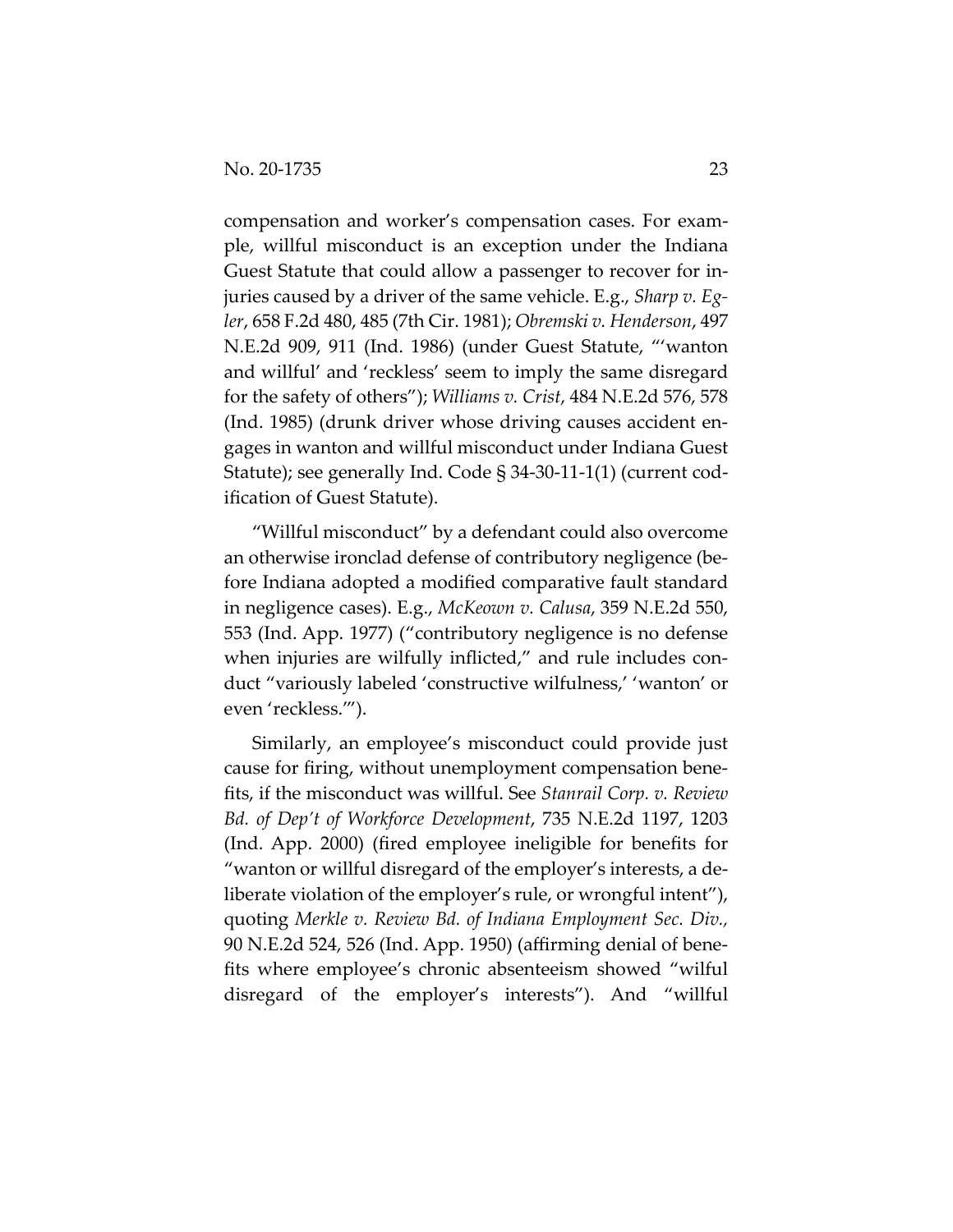misconduct" has been a core concept in Indiana's worker's compensation system for more than a century. See *DeMichaeli and Associates v. Sanders*, 340 N.E.2d 796, 805 (Ind. App. 1976); *id*. at 806–07 (opinion of White, J.) (tracing history of statutory amendments regarding willful misconduct and self-inflicted injuries).1

In a relatively recent treatment of the concept, the Indiana Supreme Court explained that willful misconduct can include either "an intentional act done with reckless disregard of the natural and probable consequence of injury to a known person under the circumstances known to the actor at the time," or "an omission or failure to act when the actor has actual knowledge of the natural and probable consequence of injury and his opportunity to avoid the risk." *Witham v. Norfolk and Western Ry. Co.*, 561 N.E.2d 484, 486 (Ind. 1990) (reversing summary judgment for defendant railroad; evidence would support finding that railroad's failure to repair defective warning signal was willful, wanton, or in reckless disregard for motorists' safety, thus defeating defense of contributory negligence). The defendant must "have knowledge of an impending danger or consciousness of a course of misconduct calculated to result in probable injury," and "the actor's conduct must have exhibited an indifference to the consequences of his conduct." *Id.* 

 $1$  Complicating matters a bit, the Indiana cases often refer to willful and/or wanton misconduct without parsing differences between them. See generally *Cheek v. Hamlin*, 277 N.E.2d 620, 626–27 (Ind. App. 1972) ("wanton" and "willful" are frequently synonyms but not always). Our purpose here, however, is not to test the boundaries of Indiana tort or statutory law, but to understand how to apply the contractual exceptions for "willful misconduct" to damage caps that would otherwise apply.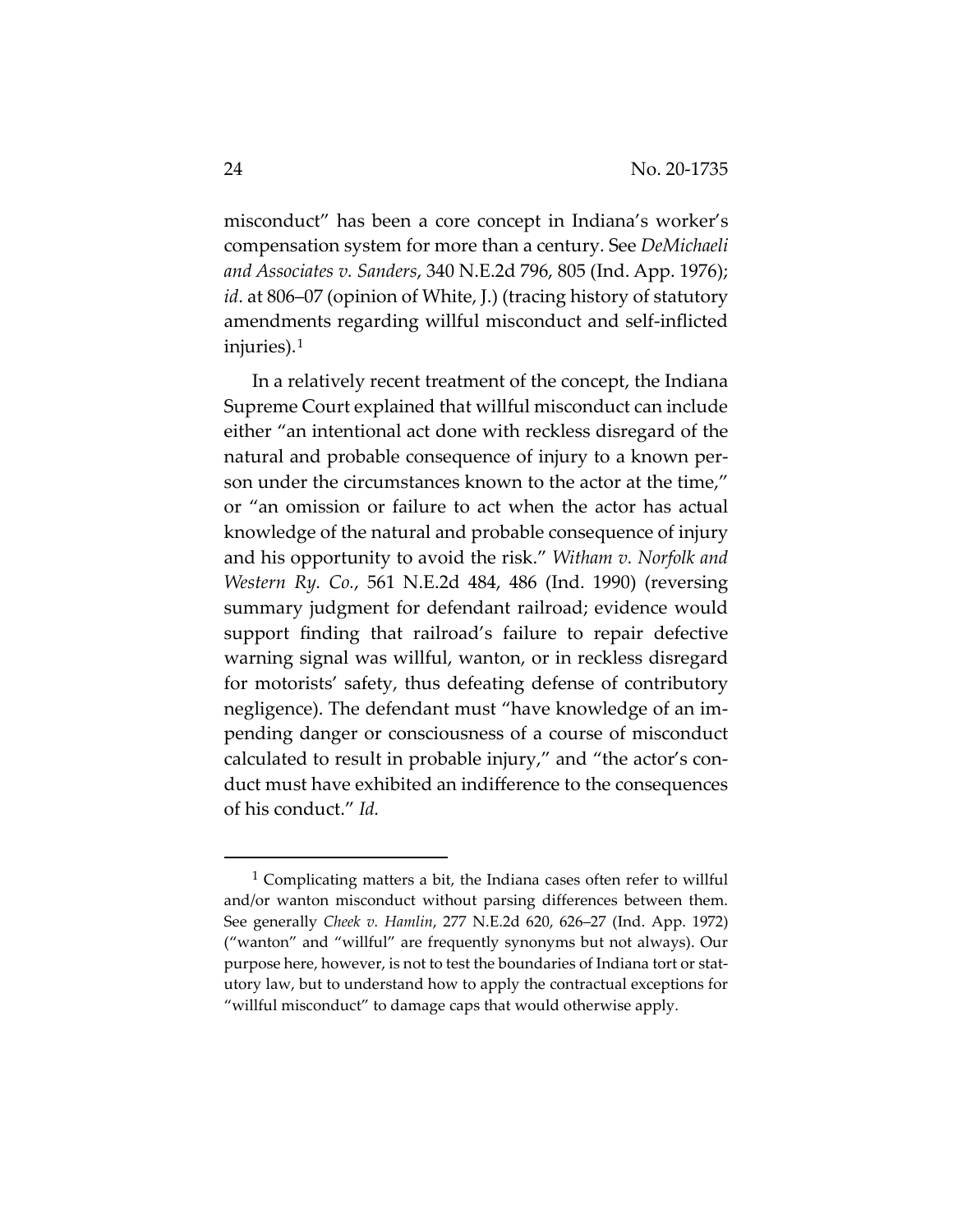In a case applying the Guest Statute, we reviewed the contours of "willful misconduct" under Indiana law:

> Indiana's courts have defined wanton or wilful misconduct as "the conscious and intentional doing of a wrongful act or omission of a duty, with reckless indifference to consequences, under circumstances which show that the doer has knowledge of existing conditions and that the injury will probably result." *Brown v. Saucerman*, 237 Ind. 598, 619, 145 N.E.2d 898, 907 (1957) (quoting *Becker v. Strater*, 117 Ind. App. 504, 506, 72 N.E.2d 580, 581 (1972)). The Indiana Supreme Court has held that

> > (T)he gravamen of an actionable guest act case that distinguishes it from actions not under its purview is the mental attitude of the host driver when the misconduct occurs. Such attitude with respect to both his driving and his guest must have been one adverse to the welfare of the guest.

*Andert v. Fuchs*, Ind., 394 N.E.2d 931 (1979). As the Indiana appellate courts note, "This does not mean that the wrongful conduct of the driver must be motivated by malice, ill will or intent to injure." *Cheek v. Hamlin*, 150 Ind. App. 681, 277 N.E.2d 620 (1972) (quoting *Mazza v. Kelly*, 147 Ind. App. 33, 258 N.E.2d 171 (1970)). Rather, it is sufficient that the appellee has been "motivated by a desire to assert himself or his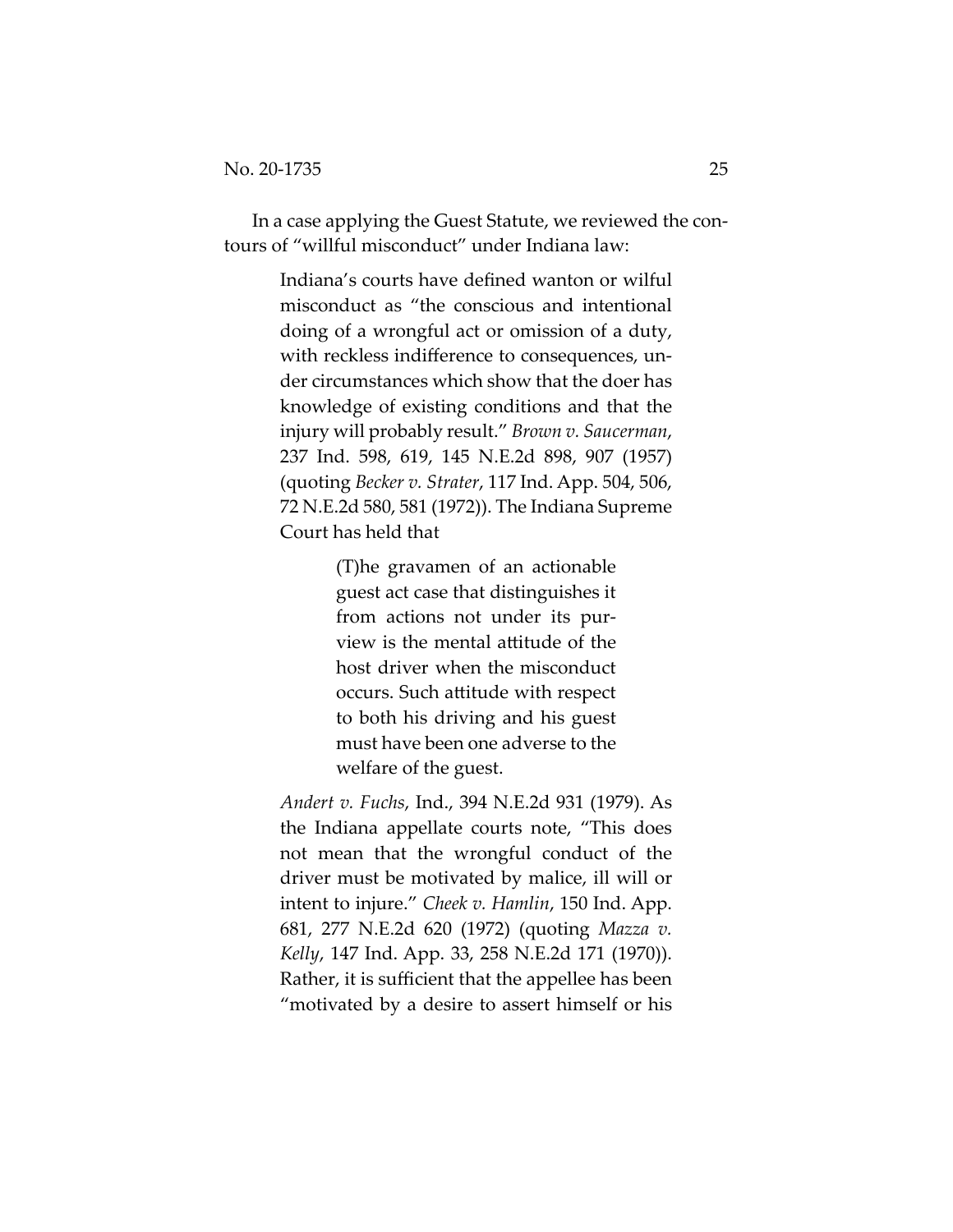interests above or beyond, or in reckless indifference for, the safety of his guests." *Clouse v. Peden*, 243 Ind. 390, 186 N.E.2d 1, 4 (1962) (quoting Judge [Achor's] concurring opinion in *Brown v. Saucerman*, 237 Ind. at 619). See also *Fuller v. Wiles*, 151 Ind. App. 417, 280 N.E.2d 59, 62 (1972).

*Sharp*, 658 F.2d at 485. For present purposes, the key points from *Sharp* are from the last quoted paragraph: that the plaintiff need not prove malice, ill will, or intent to injure, and that it is sufficient if the wrongdoer was motivated by a desire to put his own interests above those of the other party.2

Conifer argues that its evidence shows that it was working hard on the Reid Hospital account and kept trying to improve performance while also controlling its own costs on an unprofitable account. The district court agreed. We agree that the evidence could be read that way. On review of summary judgment, though, the hospital receives the benefit of conflicts in the evidence and any reasonable inferences in its favor. The evidence could also support reasonable inferences that

<sup>2</sup> Conifer argues that *Sharp* actually supports its position because it noted that under Indiana appellate court decisions, "intoxication of a driver by itself is usually not evidence of 'wanton and wilful misconduct' within the meaning of the guest statute," even though "drunk driving is so serious and dangerous an offense that it should amount to gross negligence, or wanton or wilful misconduct." *Sharp*, 658 F.2d at 485 & n.7. Conifer reasons that if driving drunk and causing an accident does not meet that bar, its assumed mismanagement of a business contract should not either. Soon after *Sharp*, however, the Indiana Supreme Court clarified that evidence of drunk driving by itself is enough to sustain a finding that the driver engaged in willful or wanton misconduct. See generally *Williams*, 484 N.E.2d at 578.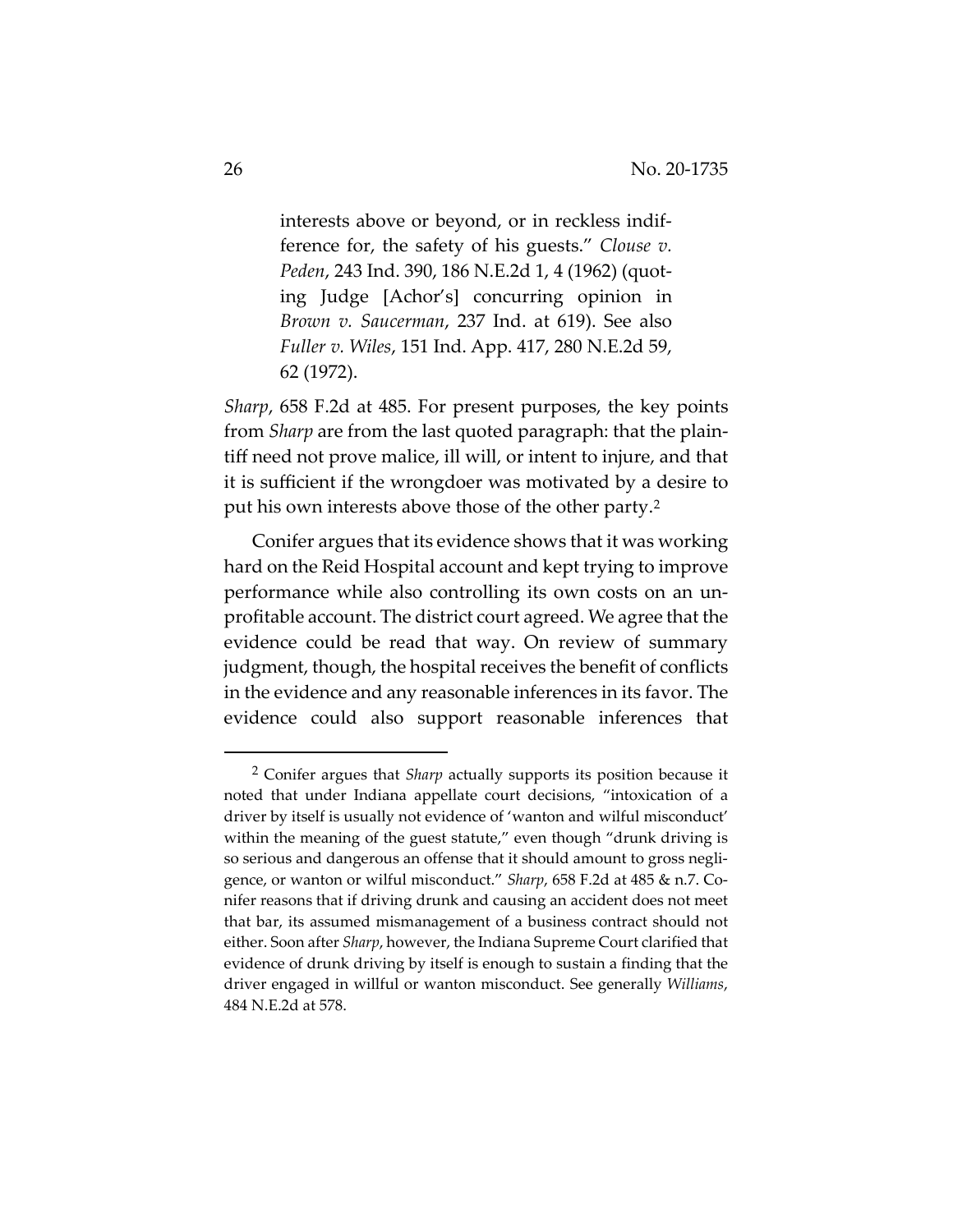Conifer knew it was stuck with this unprofitable contract (out of the larger portfolio it acquired) and that it made obviously inadequate efforts to perform while trying to minimize its own out-of-pocket expenses, and that its managers recognized that their choices to cut Conifer's own costs were probably going to reduce revenue for the hospital.

Again, willful misconduct does not require intent to harm; knowledge of probable harm may be enough. And evidence from which a factfinder could infer knowledge of the probable harm is enough to survive summary judgment. See *Witham*, 561 N.E.2d at 486; *Clouse*, 186 N.E.2d at 4–5; see also, e.g., *Scott v. Sunrise Healthcare Corp.*, 195 F.3d 938, 941 (7th Cir. 1999) (summary judgment inappropriate where evidence would allow inference that a decision-maker had knowledge of a critical fact).

Conifer's "willful misconduct" case, *Sportsdrome Speedway v. Clark*, 49 N.E.3d 653 (Ind. App. 2016), does not conflict with this reasoning. That case involved an accident where a race car spun off a racetrack and hit a civilian volunteer in an under-protected area. The court affirmed summary judgment for the defendant racetrack on whether its failure to protect that part of the track constituted willful misconduct, reasoning that the accident in question was a freak accident. *Id*. at 661–62. Because an accident of that nature and severity was unforeseen, a factfinder could not infer that the defendant made a conscious decision to disregard a known risk, so there was no willful misconduct.

By comparison, this case involves not a one-off mistake or freak accident, but a course of conduct over many months in the face of the hospital's complaints about understaffing, giving Conifer knowledge of the problem and the probable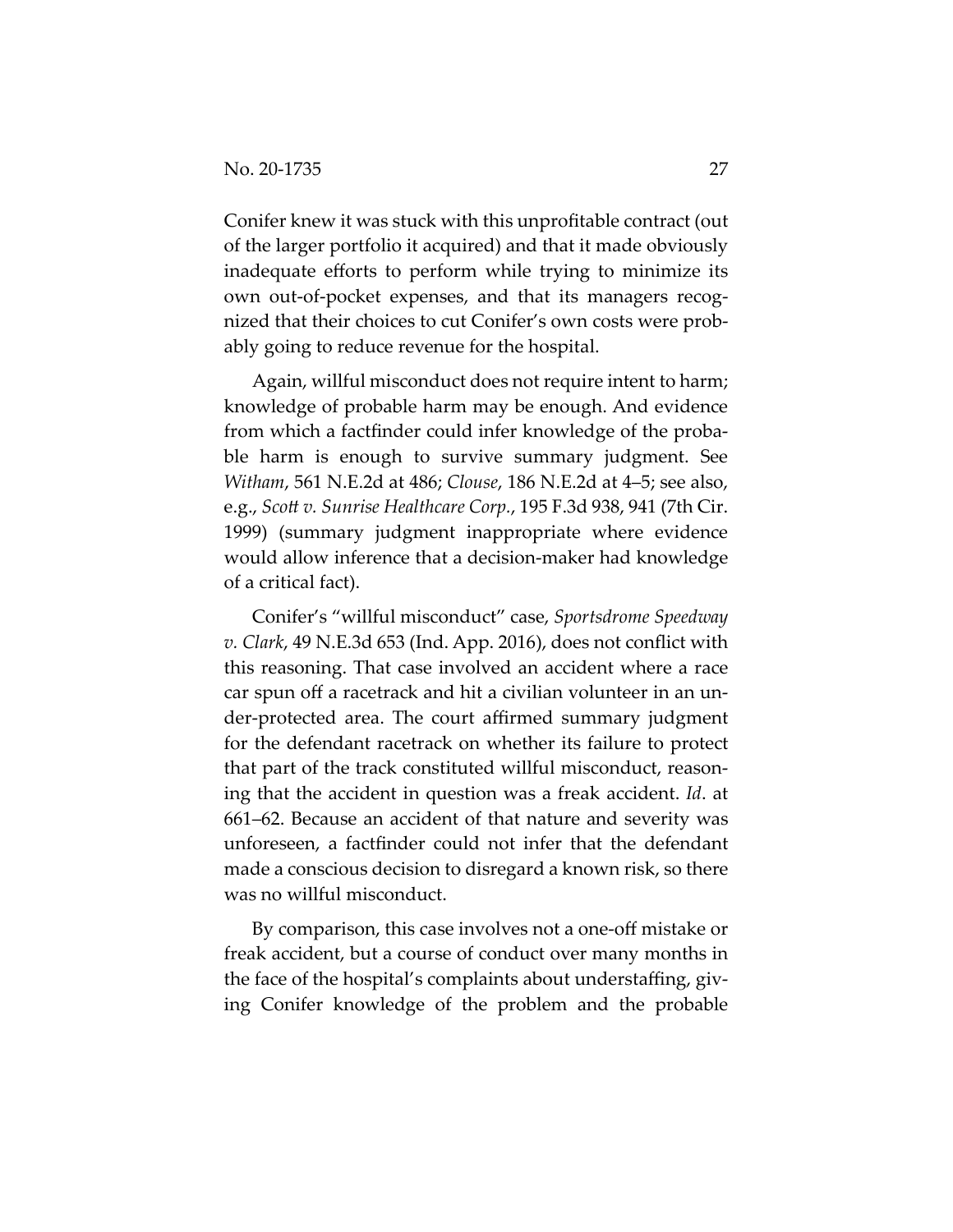consequences of its course of action. See *Witham*, 561 N.E.2d at 486 (repeatedly ignoring complaints and warnings about unrealized but probable danger can be willful misconduct); see also *Jones v. Motley*, 309 N.E.2d 173, 176–77 & n.2 (Ind. App. 1974) (noting cases where poor driving constituted willful misconduct because a defendant continued on dangerous course despite a passenger's warning); *Kahan v. Wecksler*, 12 N.E.2d 998, 1000 (Ind. App. 1938) (applying similar Illinois guest statute and citing Indiana cases to effect that continuous or persistent course of conduct could be deemed willful and wanton), quoting *Armstrong v. Binzer*, 199 N.E. 863, 868 (Ind. App. 1936) (affirming plaintiff's verdict under Indiana Guest Statute where defendant-driver persisted in dangerous conduct despite warnings).

Conifer also challenges the concept of willful misconduct generally, arguing that its breaches cannot have been willful misconduct if it was motivated by consideration for its own bottom line. Conifer claims that it had been losing money despite understaffing the contract and that it chose to cut staffing to try to break even or at least reduce its losses. Conifer says these were business decisions that were "efficient" from the internal perspective of the firm.

The first problem with this "efficient breach" argument is that it is not built upon Indiana case law on "willful misconduct." Recall that, as we summarized in *Sharp*, it can be sufficient that the wrongdoer was motivated by a desire to put his own interests above those of the other party. 658 F.2d at 485, citing *Clouse*, 186 N.E.2d at 4.

Second, Conifer's argument also misunderstands the theory of efficient breach and how it relates to this contractual exception for willful misconduct. Contract law, especially in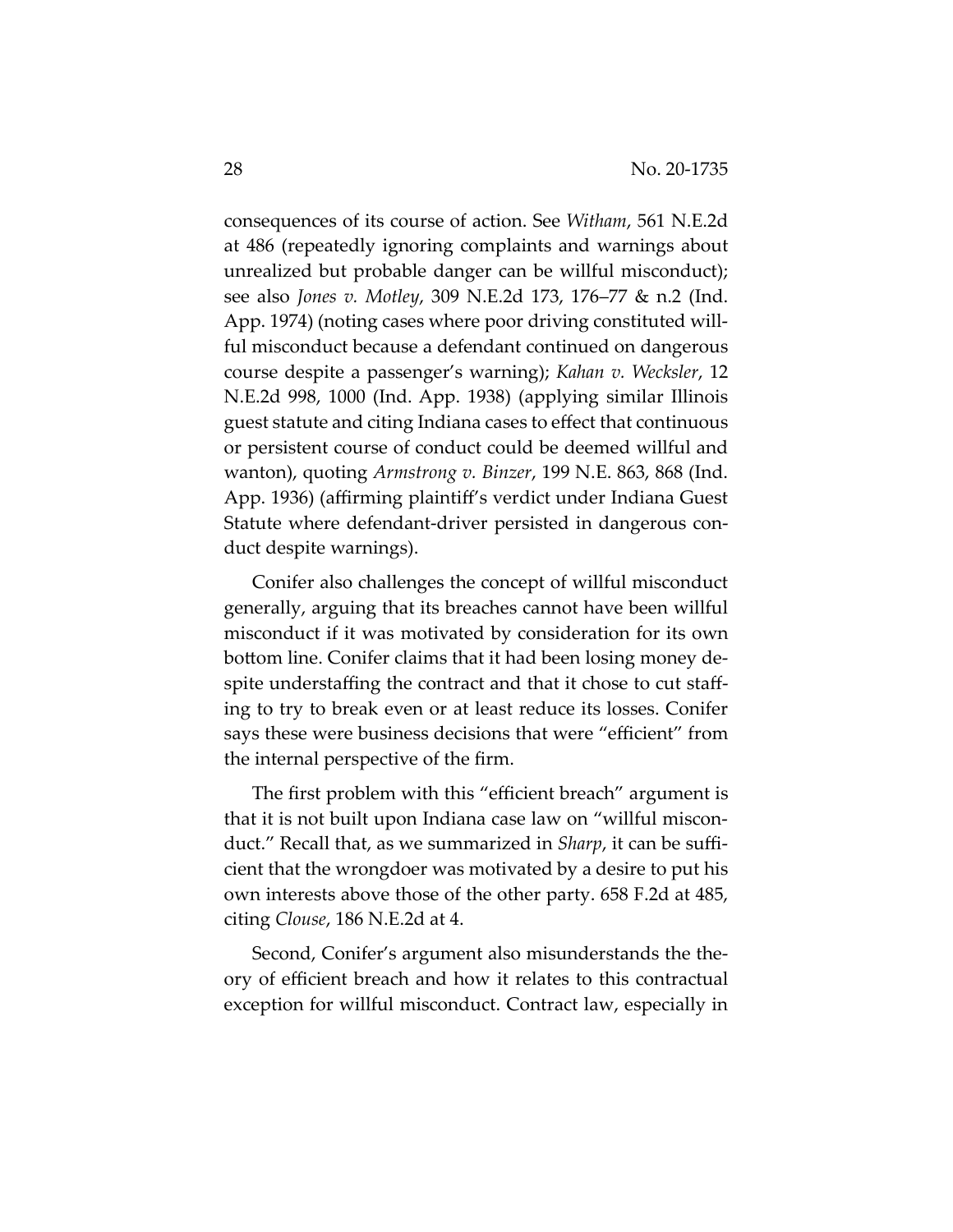commercial settings, encourages or at least tolerates breaches that are economically efficient so long as the non-breaching party is made whole (net of transaction costs). *BRC Rubber*, 981 F.3d at 632 (collecting authorities). Conifer is correct that this principle sits oddly with the bargained-for exception for willful misconduct in this contract: the theory of efficient breach posits that the willful breach of a contract does not carry with it the moral connotations of the term "misconduct."

But the parties here are sophisticated and chose to include an exception to this understanding, just as they also departed from the ordinary default rules for computing damages to begin with. Even if the "willfulness" of a breach is ordinarily irrelevant in determining damages, the parties here opted to change that rule. They agreed that willful breaches of *this* business contract *should* be treated differently. If Conifer, entrusted with the responsibility of collecting Reid Hospital's revenue, chose to breach while disregarding the probable (nearly certain) harm to the hospital, its conduct could be deemed willful misconduct for the reasons discussed above. See also *IBM I*, 51 N.E.3d at 160 (where parties' contract provides rule that conflicts with background principle of contract law, the contract language wins out).

In all events, efficient breach is not a shield from the normal rules of contract damages. It merely absolves a breaching party of the moral stain of, and additional punishment for, breaking a promise. *BRC Rubber*, 981 F.3d at 632. An efficient breacher still needs to make the non-breaching party whole. See *Northern Indiana Public Service Co. v. Carbon County Coal Co.*, 799 F.2d 265, 279 (7th Cir. 1986) (explaining how a socalled efficient breach might work in practice). Even if Conifer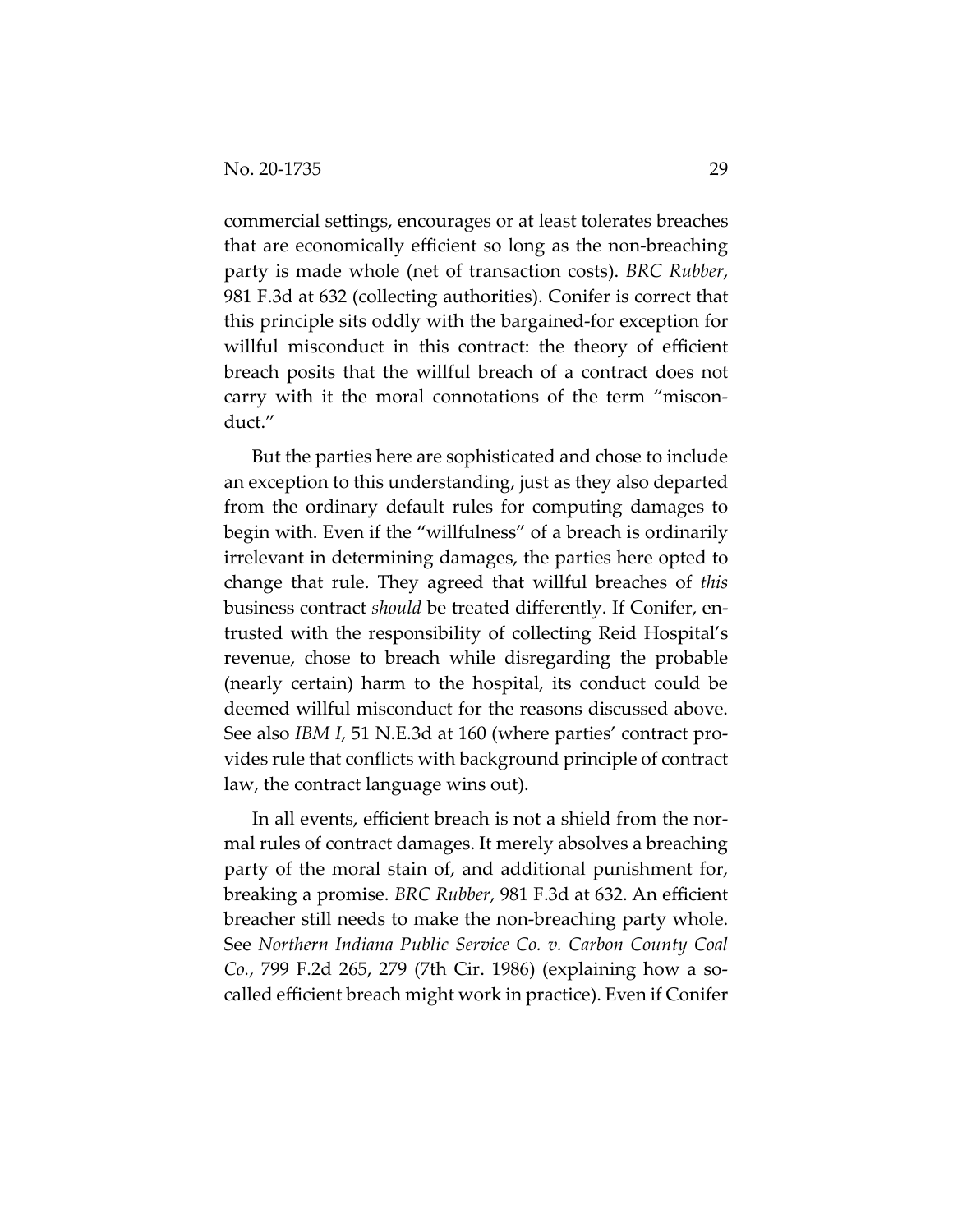had shown that its internal costs outweighed Reid Hospital's millions in alleged damages, then Conifer should simply pay the damages and pocket the savings from its non-performance.<sup>3</sup>

Conifer raises other factual issues it claims would justify affirmance, but they are inappropriate for resolution on appeal. Conifer claims that Reid Hospital waived any factual argument because it did not cite any evidence before the district court tying Conifer's knowledge of probable harms to its decision to breach. But Reid Hospital's brief did have a factual recitation about Conifer's knowing misdeeds, and Conifer even complained about the length of this section in response. See Dkt. 115 at 9, quoting Dkt. 95 at 15 ("Reid devotes more than fifteen pages of its Brief to a section about Conifer's alleged 'conscious understaffing of Reid's revenue cycle.'").

Conifer asserts that the undisputed facts show that there was no willful misconduct, citing various cross-referenced summary judgment exhibits. But a factfinder could conclude that the evidence considered in the district court's summary judgment order, taken in the light most favorable to the hospital, fits the proper definition of willful misconduct. For example, the district court recounted that the contract was under-resourced and underperforming under Dell, and that Conifer then cut staff and resources even further after assuming

 $3$  On this summary judgment record, there are further reasons to question Conifer's business-necessity narrative. Conifer acquired the Reid Hospital contract from Dell as part of a larger book of business. At the time of the acquisition, Reid Hospital's contract was losing money but most of the others were not. Taking these facts in the light most favorable to the hospital, Conifer has not shown as a matter of law that it was losing money from its assumption of the Reid Hospital contract.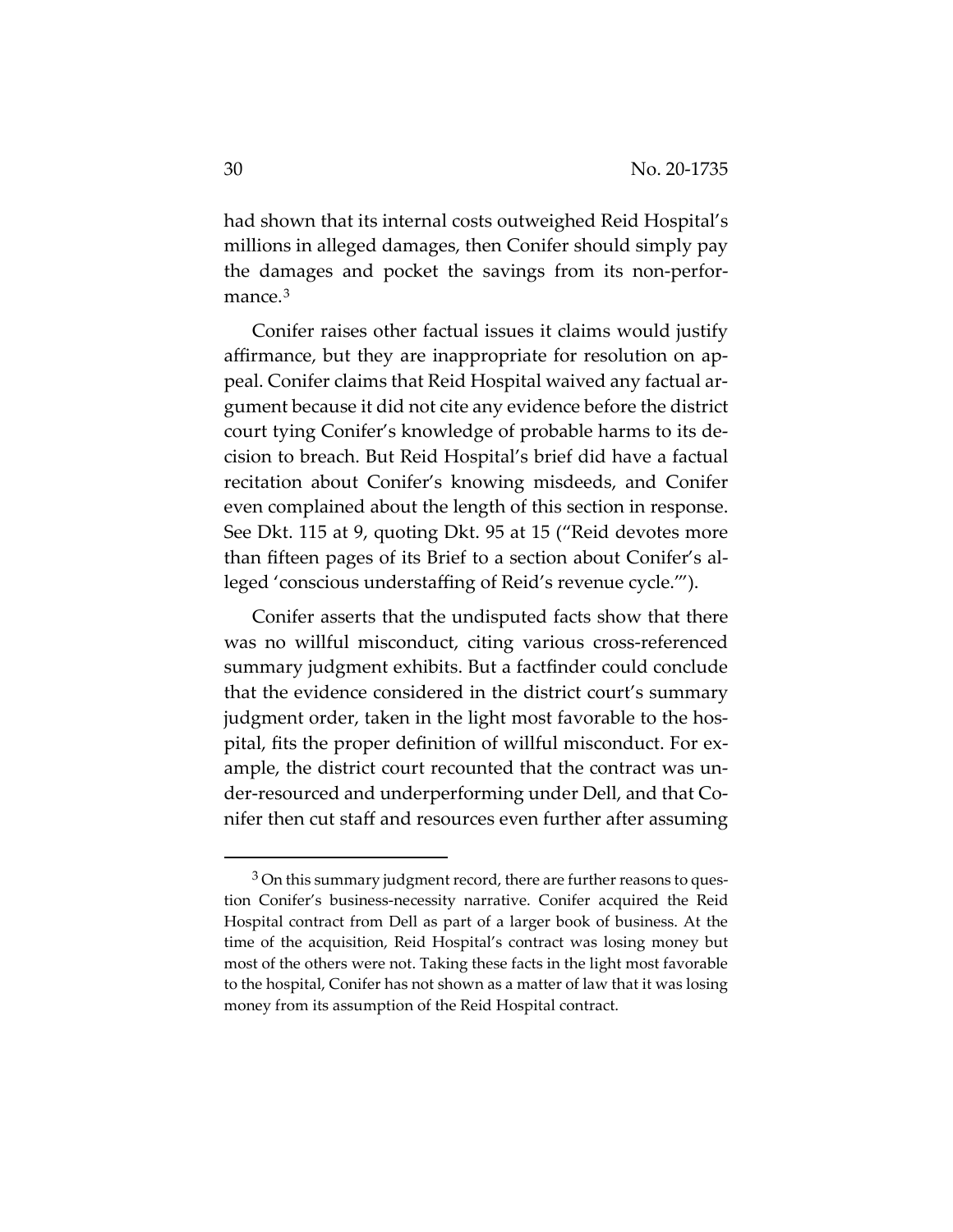the contract, and did so despite Reid Hospital's complaints and the threat posed by poor revenue collection.

Even more to the point, the district court cited an email thread among several Conifer executives noting the need to add staff to meet the contract's performance standards but declining to do so because of internal budget pressures. A rational factfinder could conclude that those decision-makers exhibited the sort of "arrogant recklessness" to the probable harm to the hospital that can support a finding of "willful misconduct" under Indiana law. See *Clouse*, 186 N.E.2d at 4 (reversing directed verdict for driver where driver ignored passenger's pleas to slow down). And even if there were no direct evidence of Conifer executives' respective states of mind over the course of its poor contract performance made worse by further staff cuts, a factfinder could infer that they knew that cutting staff would probably cause serious financial harm to the hospital. That is enough to survive a motion for summary judgment. See *Scott*, 195 F.3d at 941; *Witham*, 561 N.E.2d at 486.

Finally, Conifer argues that it was not a malefactor at all that in fact it deserves praise because it remained responsive to Reid Hospital, operated this contract at a loss, and did everything it could to remediate staffing problems that were beyond its control. Conifer cites Reid Hospital executives' praise of its work. The hospital counters with evidence of complaints. We cannot weigh Conifer's citations to plaudits against Reid Hospital's citations to reproach. Conifer's defense along these lines must wait for trial. For now we must view the record in the light most favorable to the hospital.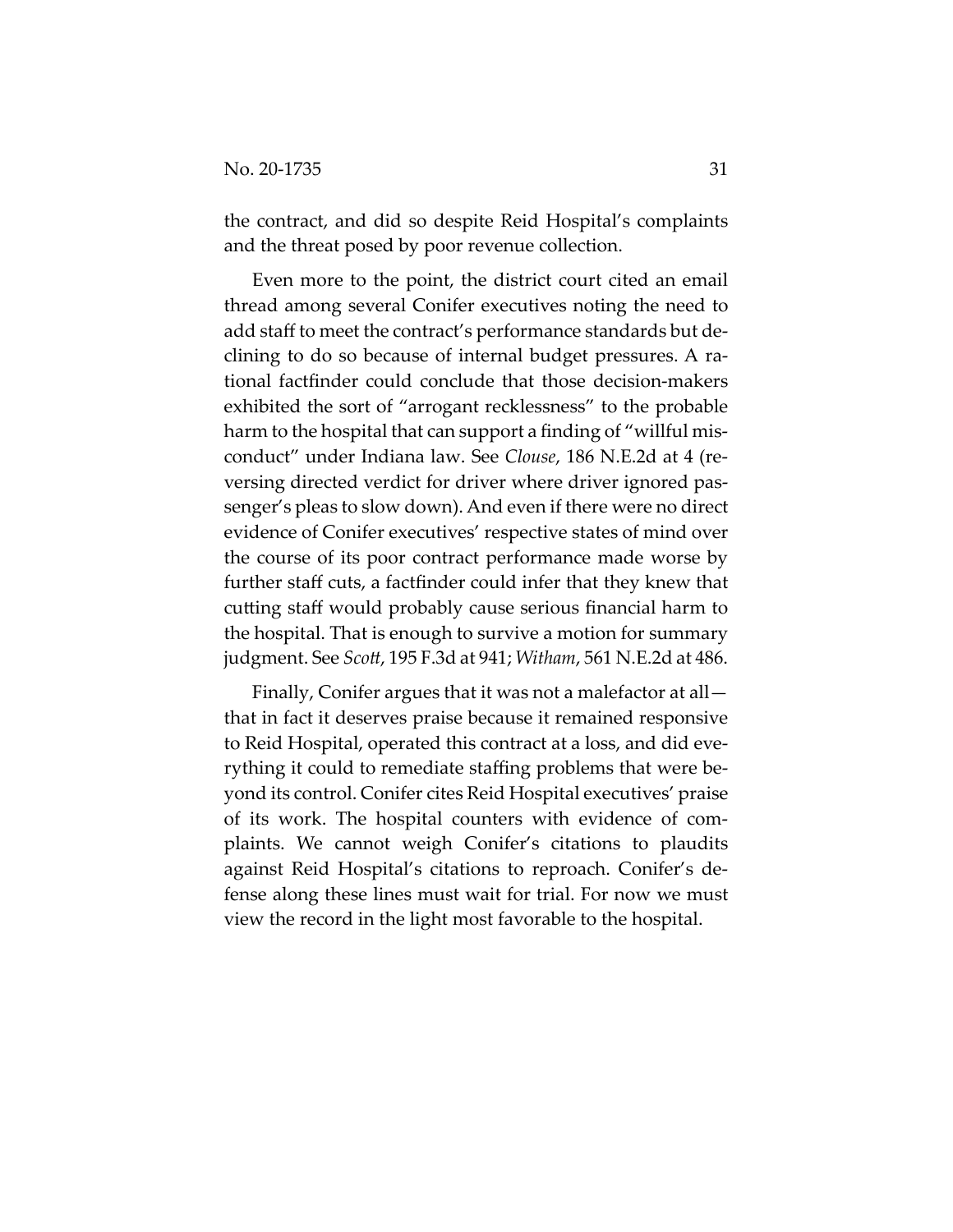## C. *Causation and Damages*

In the alternative, Conifer urges us to affirm on grounds that the district court did not reach. Briefly, Conifer argues that even if we assume a breach, the hospital cannot show that it was damaged at all or that Conifer's breach caused any damages. Conifer highlights an analysis commissioned by the hospital showing that Conifer increased Reid Hospital's revenue by one to two percent during its contract term. Conifer also argues that the hospital's damages and causation theories are too speculative because it may have been reimbursed for some of the money that it now claims it never received and cannot tie each dollar to specific breaches. The hospital counters that it need not approach its damages calculations with a surgeon's precision to defeat a motion for summary judgment. It says that it has met its burden by showing that after Conifer assumed the contract, the standard of performance (and revenue collected) fell on key metrics.

We are not persuaded that the judgment can be affirmed on these intertwined factual and legal arguments. Our review of the summary judgment record shows plenty of material factual disputes, so a blanket affirmance would be inappropriate. See *International Financial Services Corp. v. Chromas Technologies Canada, Inc.*, 356 F.3d 731, 740 (7th Cir. 2003). It's disputed facts all the way down. For example, the parties' appellate briefs debate the meaning and import of an email chain (as interpreted in light of deposition testimony, revenue reports, et cetera) about five million dollars that Reid Hospital claims was uncollected because of Conifer's assumed breach. This money, moreover, is part of a larger subset of alleged damages (one of many) that is also disputed based on different revenue reports, emails, and deposition testimony.